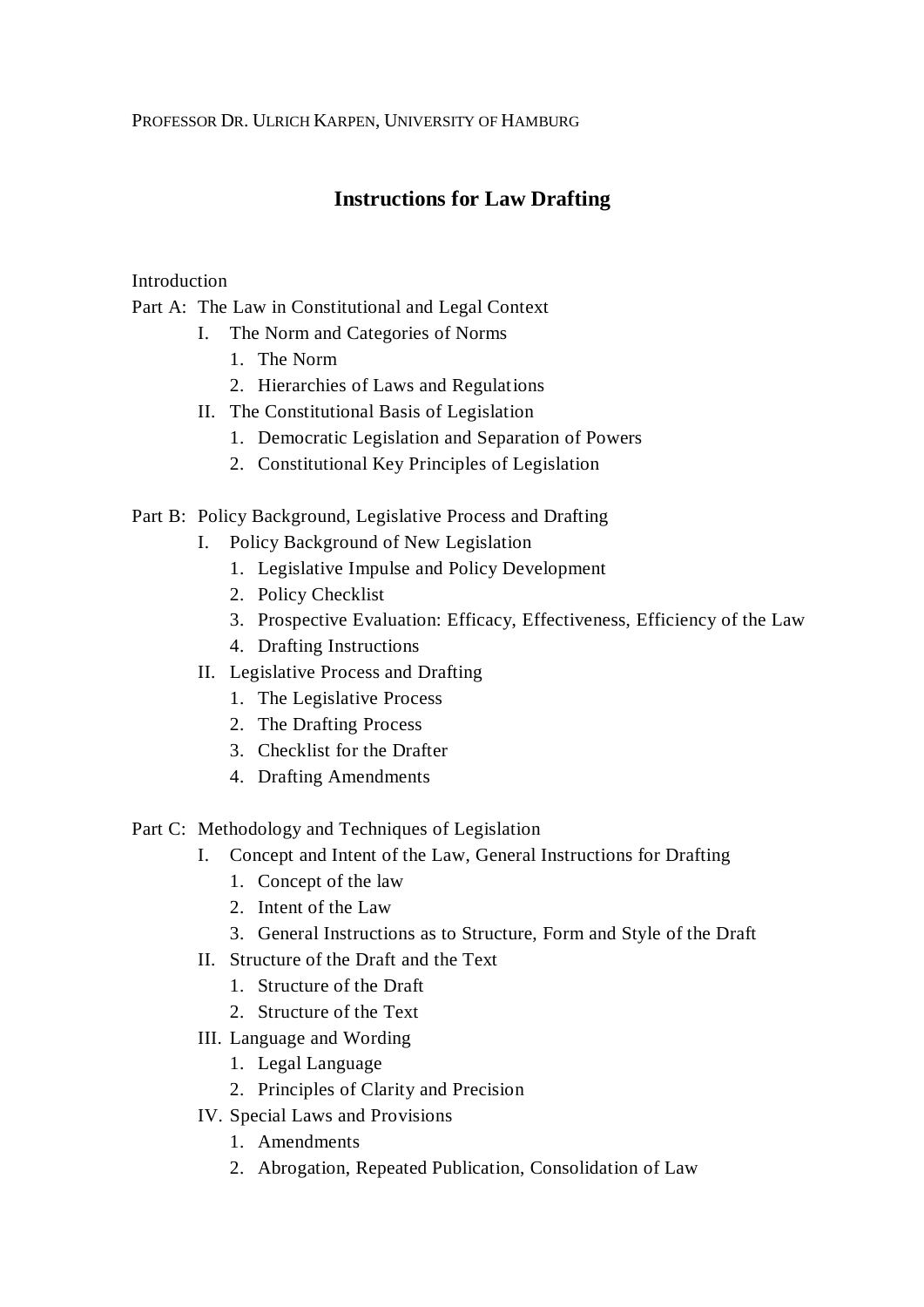- 3. Budget, Appropriation Laws
- 4. Special Provisions and Clauses in Draft Laws

Finally

#### **Introduction**

- 2 -

This paper offers some instructions for good legislation. To draft laws could be taught and learned, similar to make good administrative work and prepare good court decisions. In the long process from giving the first impulse for drafting a law until the law's implementation and evaluation of its quality, there are a lot of different state organs, organizations, persons involved: parliament, ministers, professional drafters in ministries, executive offices. They approach law-drafting, of course, in different perspectives. The politician wants to reach a special political goal, the draftsman intends to write a perfect piece of law and members of a parliamentary committee need to compromise, in content and form of the draft. In this far-reaching and widespread field of decision making the paper addresses namely two groups of persons: politicians and officials, who initiate legislation and legislative drafters who have to formulate the draft, before it is submitted to parliament. Usually little attention is given to a rational, qualified first step, to choose the goal of a new law and give instructions for the drafter. The impulse for new legislation should no longer be the pure political will, to push a draft through parliament. Careful considerations of the intent, the tools, effects and side-effects of the draft should be taken instead. So the first addressee of this paper is the political decision taker. On the other hand, it has to be stressed that law drafting is a very technical matter and any expert legal skill. Therefore a special training for drafters should be provided to ensure laws of good quality. The trained draftsmen may be found in ministries or parliament or special draft-service-units. For these training activities this paper may serve as a first handout.

Some first information on law-drafting are presented in three chapters:

- $\triangleright$  The first deals with concept and categories of norms in the constitutional and legal context of the state. This basic knowledge is expected to be found with everybody, the legislator and the drafter.
- $\triangleright$  The second chapter deals with the policy backgrounds of new legislation and the legislative process from impulse for law drafting to publication of the law and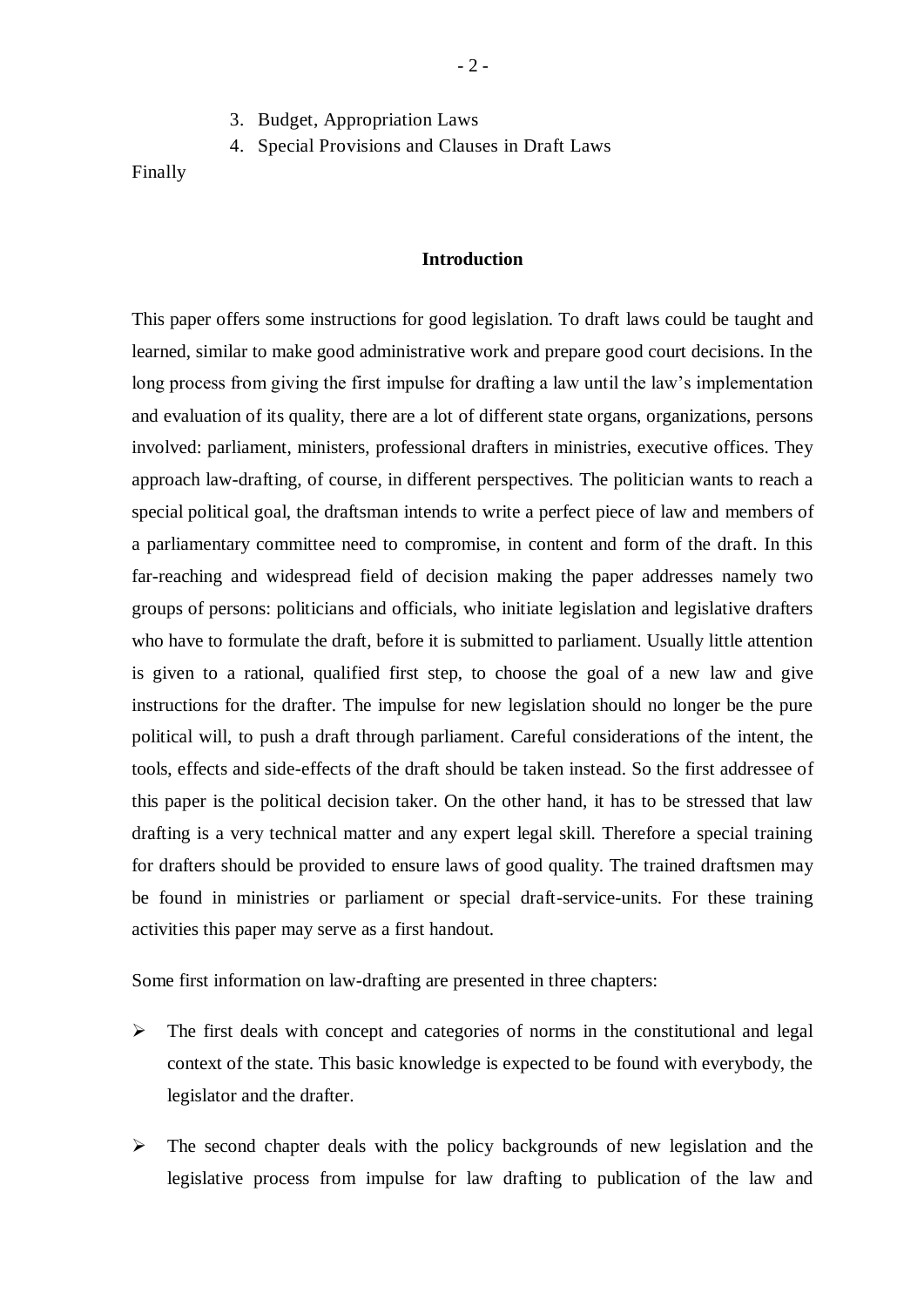(possible) amendment. These are the strategy and tactics of legislation and need to be fully understood by legislators and drafters.

 $\triangleright$  Finally this paper gives information on the methodology and technics of legislation: contents, structure, language, wording of the draft, cross references, transitional provisions a.s.o. This is material for the drafter after having received instructions for his work. $<sup>1</sup>$ </sup>

## **Part A: The Law in Constitutional and Legal Context**

### **I. The Norm and Categories of Norms**

### **1. The Norm**

A legal norm is a binding order of a state with general and abstract nature. It is different from social or moral norms; it is mandatory; it is general as it is binding virtually on everybody, not a single person; and it has an abstract content, not an order on a single issue or fact. The legal norm is the classical tool of the legislature (parliament) to maintain social order and to regulate human behaviour. Other units of the state may release their own regulation. It is different from the administrative act, which is the classical instrument of the executive/administration to take decisions. An administrative act is any decision or rather measure taken by a public authority to regulate unilaterally a single case directed at an individual party and has a direct external effect. So the administrative act, in contrast to a norm, is an individual concrete order. Statutory law is defined as the written law as opposed to oral or customary law.

Legislative functions are:

 $\mathbf{1}$ <sup>1</sup> For further reading: Ulrich Karpen, Gesetzgebungslehre – neu evaluiert/Legistics – freshly evaluated, Baden-Baden, 2006; Iris Breutz, Handbook on Legislation and Law Drafting, typed, Hamburg/Monrovia, 2006; Martin Cutts, Clarifying Euro law, Stockport/England, 2001; Principles and Methods of Preparing Legal rules, Council of Europe, Strasbourg, 1983; Gesetzgebungsleitfaden, Leitfaden für die Ausarbeitung von Erlassen des Bundes, Bundesamt für Justiz, 2nd ed., Bern, 2002.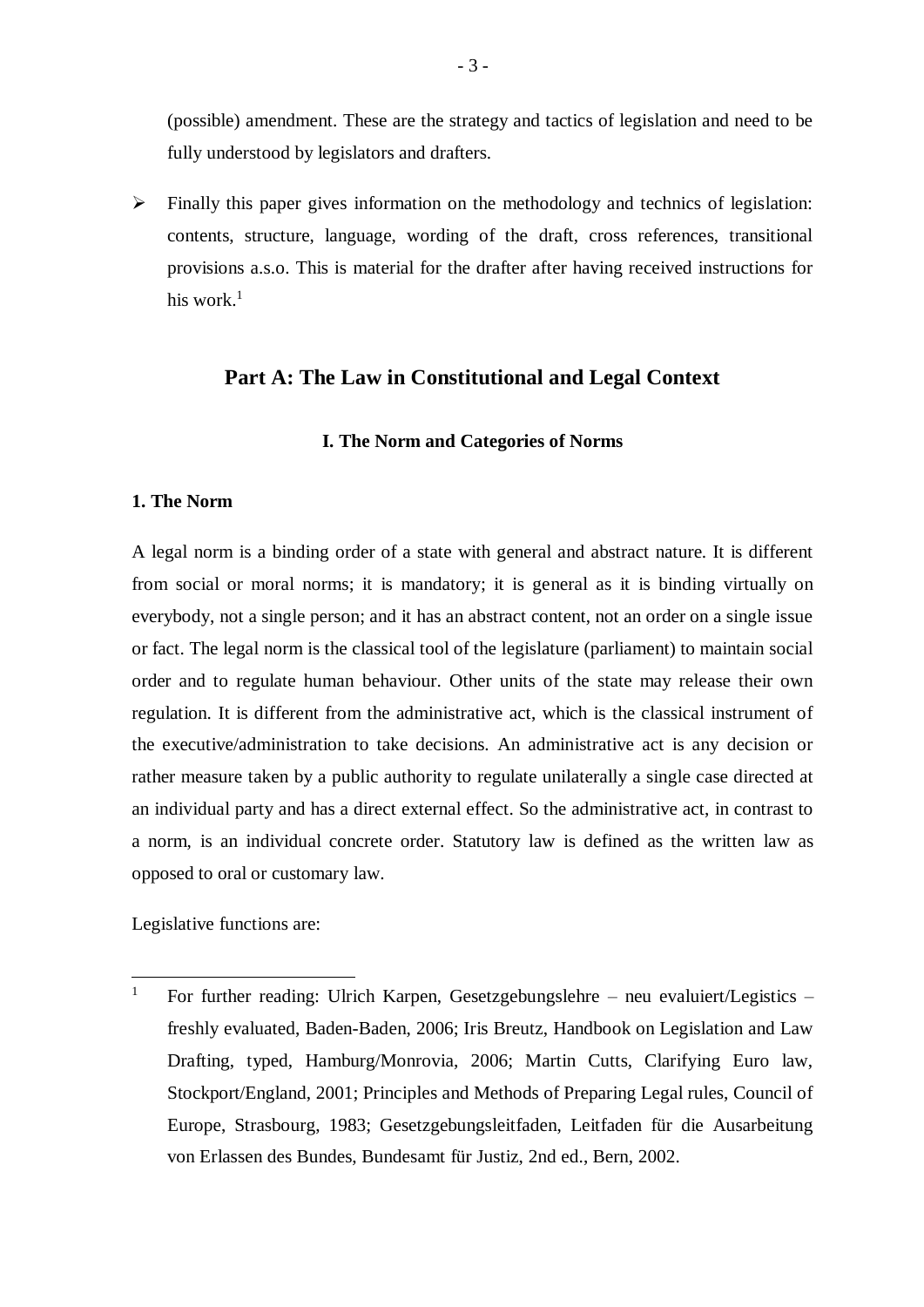- $\triangleright$  The stabilization of people's behaviour,
- $\triangleright$  The protection of individual rights,
- $\triangleright$  The steering of social development,
- $\triangleright$  Giving legal effects to a State's policies,
- $\triangleright$  The creation of legal structures,
- $\triangleright$  The control of public affairs

#### **2. Hierarchies of Laws and Regulations**

- $\triangleright$  The constitution is the supreme law of the Republic of Croatia. All laws and decisions by the State institutions must be in strict conformity with the Constitution (Art. 5). If a legal rule conflicts with the constitution, it shall have no legal effect. The Constitutional Court has the competence to declare legal rules unconstitutional (Art. 128).
- $\triangleright$  International treaties (Conventions a.s.o.) are agreements between a State and another State (bilateral), between several States (multilateral) (like European Union) or between a State and another subject of International Law (like United Nations). According to At. 140 of the Croatian Constitution they shall be above law in terms of legal effects. The European Union releases guidelines for member state parliaments' legislation and ordinances, which are directly binding on member states' citizens.
- Organic laws (Art. 82) require special majority vote and precede acts of statutory law.
- Statutory) Laws are legal provisions made by parliament (Art.  $80, 82$ ).
- $\triangleright$  Decrees (Art. 87) are norms of delegated legislation as enacted by government on the basis of a statutory law authorization (Art. 87).
- $\triangleright$  Autonomous bodies, like bodies of local or regional self-government or universities, regulate their affairs by statutes in the frame of the law (Art. 135, 67).
- $\triangleright$  One rank below ordinary law are administrative circulars regarding mostly internal affairs of the government or a department thereof.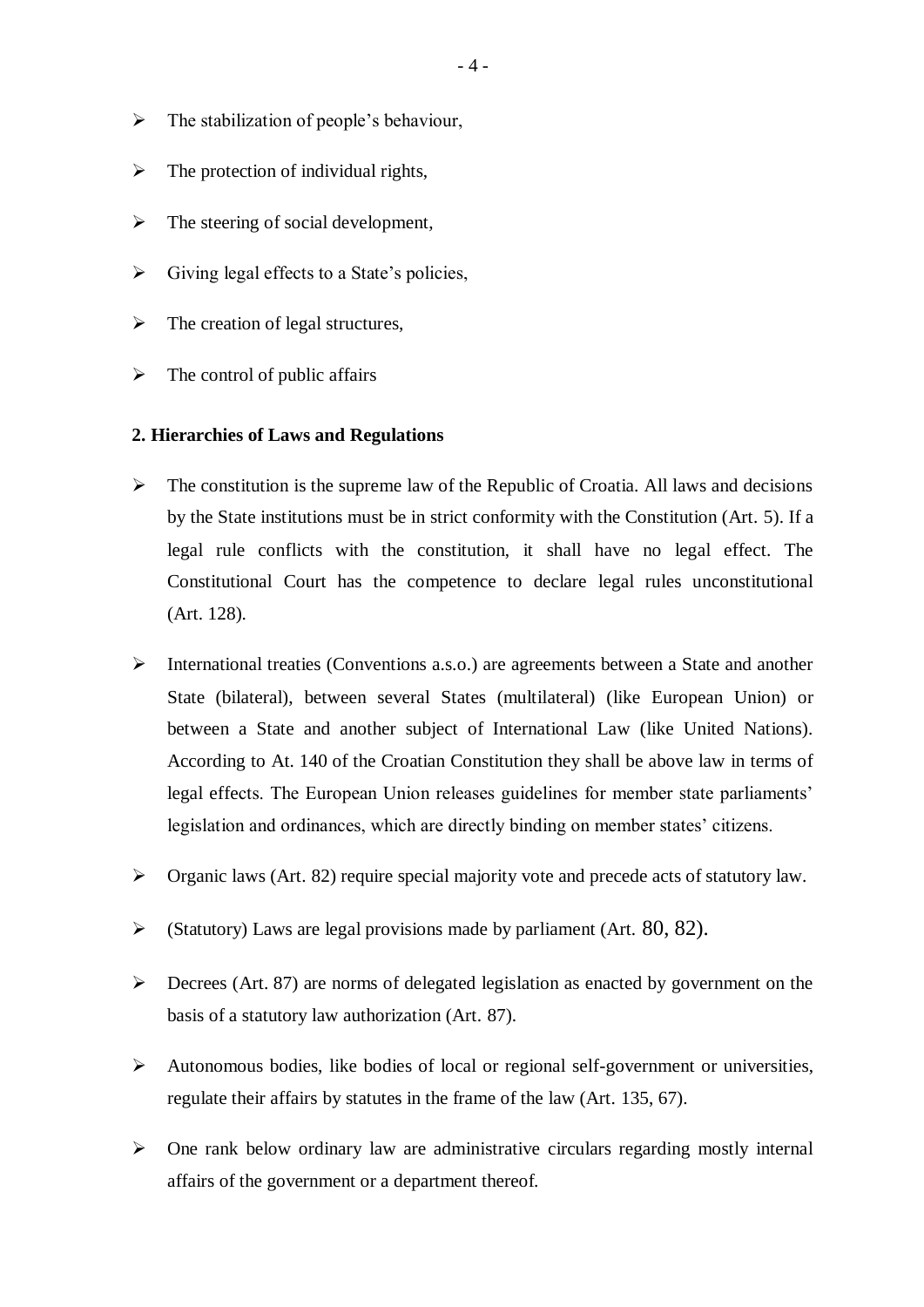#### **II. The Constitutional Basis of Legislation**

#### **1. Democratic Legislation and Separation of Powers**

Croatia is a democracy. All powers derive from the people and belong to the people as a community of free and equal citizens (Art. 1). Government in Croatia is bound by rule of law, namely its separation of powers principle (Art. 4). All three powers are bound by the Constitution. The legislature has the power to make laws. The executive has the power to implement the law and in the frame of law to regulate on issues of common welfare. The judiciary has the power to finally interpret the laws and decide on legal disputes. Each of the three branches of democratic government has to make use of its competences to the best effect. The legislator has to set general and abstract norms; it is not his responsibility to decide on single cases. The administrator is not restricted to implement laws; it is his mandate to use his best knowledge, flexibility, creativity and discretion to decide on individual cases to the best effect for the people. Court decisions may in fact have the effect o give general guidance, but it is the judiciary's mandate to decide on cases only.

The three powers are meant to avoid abuse of power. Reciprocal control shall create a balance of power, which finally protects the freedom of the individual. Separation of powers establishes a system of checks and balances. This system is designed to ensure that no branch of government is trespassing its powers. The system, however, is working, when the powers cooperate effectively.

## **2. Constitutional Key Principles of Legislation**

Democracy, rule of law, protection of human rights imprint the key principles for good regulation:

- $\triangleright$  Necessity. Before putting a new policy into effect, the public authorities have to assess, whether or not it is necessary to introduce new regulations in order to do this.
- $\triangleright$  Proportionality. Any regulation must strike a balance between the advantages it provides and the constraints it imposes.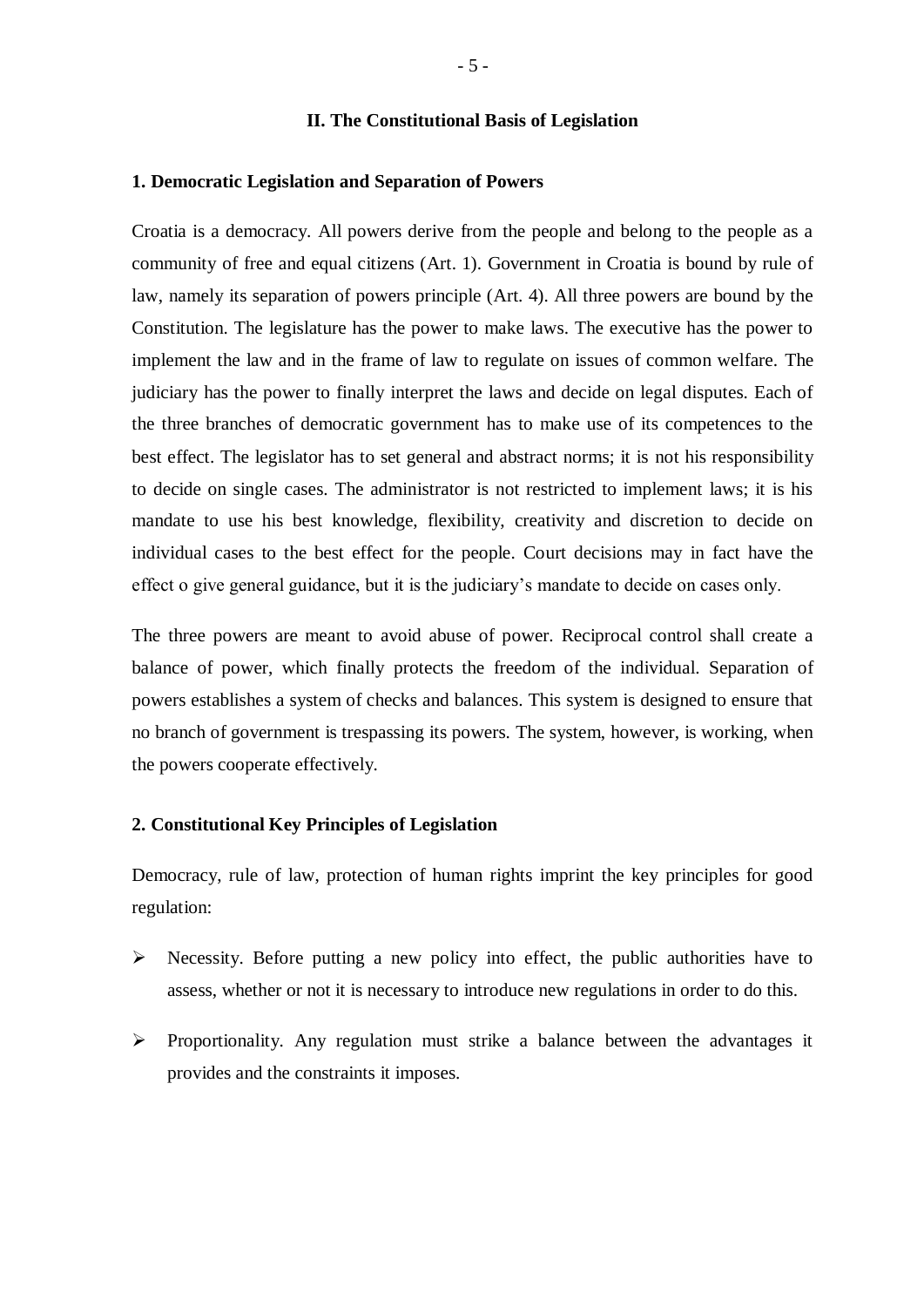- $\triangleright$  Transparency and participation. The more people know in advance, which regulation is planned, the better effects and side-effects can be evaluated and the easier is implementation of the law.
- $\triangleright$  Accountability. Everybody must be in a position to clearly identify the units and people who decide on legislation.
- Accessibility. In a democracy everybody must know the law and where to find it.
- $\triangleright$  Simplicity. One should make any regulation as simple to use and to understand as possible, but not simple.
- $\triangleright$  Consistency. Every regulation must be coherent and consistent with other laws in the legal system.
- $\triangleright$  Legality. Any legal act must be in the frame of constitution and law, namely authorization, if delegated legislation.
- $\triangleright$  Stability. The law should be drafted in a manner that it is not immediately subject to changes and amendments.
- $\triangleright$  No Retroactivity. Under rule of law, individual freedoms the law must be predictable and not retroactive, unless it is only beneficiary (Art. 89 para. 4).

# **Part B: Policy Background, Legislative Process and Drafting**

# **I. Policy Background of New Legislation**

## **1. Legislative Impulse and Policy Development**

The legislative impulse can derive from a number of sources. Ideas can and do spring from

- $\triangleright$  Political parties and politicians,
- $\triangleright$  Request by parliament or representatives,
- $\triangleright$  The executive branch,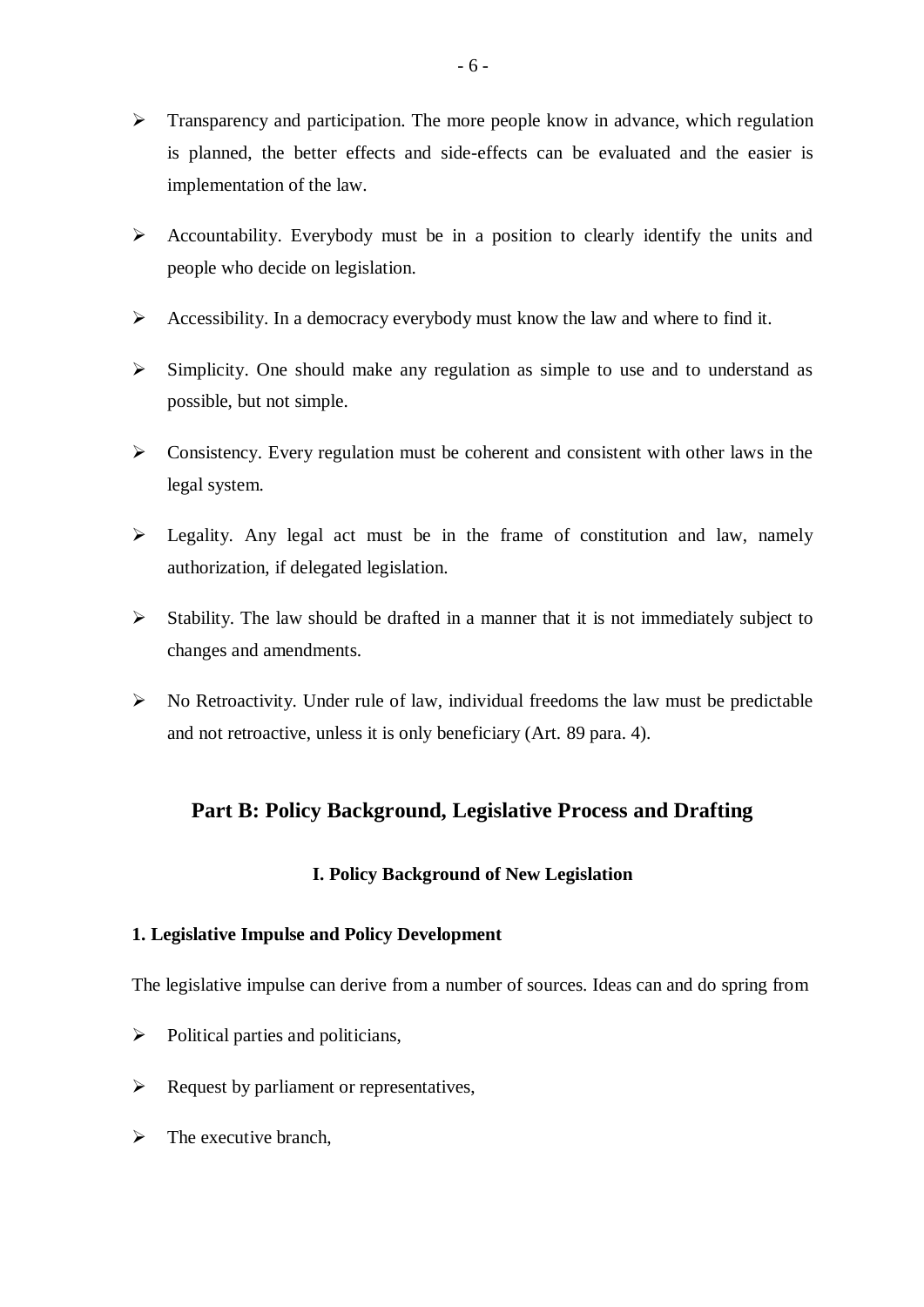- $\triangleright$  The need to react to certain urgent needs by government,
- $\triangleright$  The need of implementing a certain policy by government,
- $\triangleright$  Coalition agreements of parties supporting government,
- $\triangleright$  Suggestions from parts of civil society, namely from groups who work with legal provisions, like business associations, trade unions, consumer associations, ecologist groups a.s.o.
- $\triangleright$  Suggestions made by scientists or research institutions,
- $\triangleright$  Court rulings, namely decisions of the Constitutional Court,
- $\triangleright$  Implementation of international obligations,
- $\triangleright$  The media
- $\triangleright$  And others.

Before starting the writing of a draft, it is important to determine the objective of the proposed legislation. It is the responsibility of politicians to understand clearly what the problem is, what, therefore, the goal of legislation should be to solve the problem and which tools are available to reach that goal. The better this preliminary work has been done, the easier is the work of the drafter, because he knows exactly what the policy is and what politics want him to do. Any legal act drafting initiative shall be preceded by research into the political, social, economic, financial, legal, cultural, psychological situation of the field of regulation. Ineffectivity of former regulation should be examined or inexistence of legal acts in the field that requires regulation must be ascertained. Today no piece of legislation meets European and international standards, if it is not based on comparative studies. The goal must be to add to a unified European law, taking into account, of course, the legal heritage and special needs of Croatian legislation. This applies for the jurisprudence and legal doctrine on the issue. The guidelines of the legislative act to be prepared shall be based on constitutional provisions, constitutional jurisprudence and international conventions and treaties to which Croatia is a partner.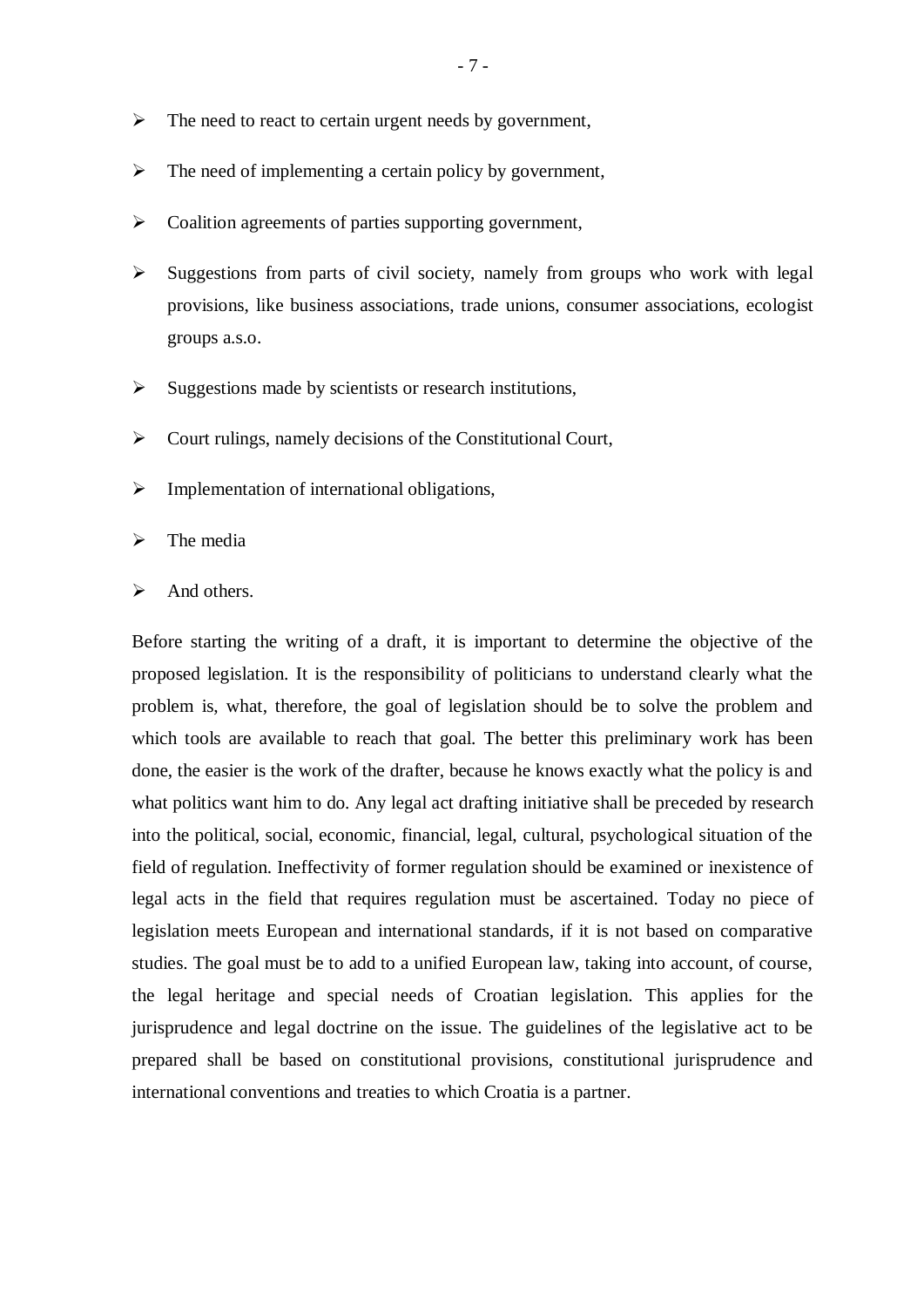## **2. Policy Checklist**

Identification of the issue, objectives of legislation and tools to be applied may be developed by using the following checklist.

- $\triangleright$  Who is calling for action and what is the issue you want to address?
- $\triangleright$  What specific problem is to be solved by the proposed legislation?
- $\triangleright$  What reasons are given?
- $\triangleright$  What is the content of the legislative impulse?
- $\triangleright$  How does this compare with the present position as to the facts and the law?
- $\triangleright$  Which facts are subject to the need of regulation?
- $\triangleright$  Which facts have to be investigated? Which parallel facts are known?
- $\triangleright$  What difficulties, obstacles, resistance or conflicts occur in the area of regulation and what are the causes?
- $\triangleright$  Who is affected and how many actual cases are there requiring a solution?
- What external factors are influencing people's behaviour?
	- Do people understand and acknowledge that there is an issue?
	- Do they understand and acknowledge their contribution?
	- Do they understand and accept the government's objectives?
	- Do they understand and accept the way you want them to behave?
	- Are they capable of behaving that way?
	- What economic, cultural, social or psychological factors are involved?
	- Can the government or other bodies adequately monitor the solution?
- $\triangleright$  Then formulate the legislative goal.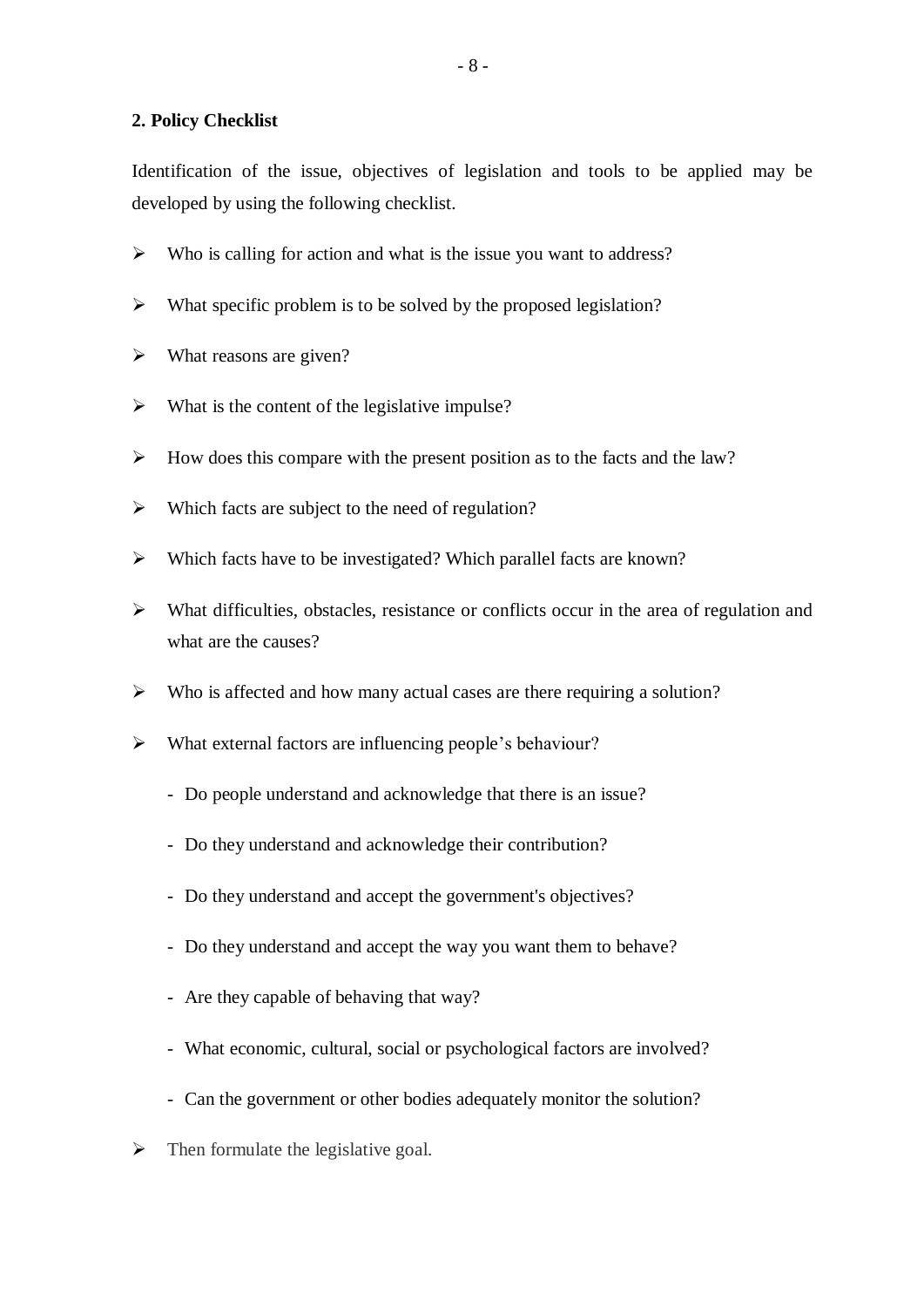- $\triangleright$  Are they prescriptions by the impulse generator, the jurisdiction?
- $\triangleright$  Are there alternative goals?
- $\triangleright$  If yes, are the alternatives goals compatible with the legislative goal?
- $\triangleright$  Is there a discrepancy to the current policy?
- $\triangleright$  Are there tools to ensure that the goal can be reached?

## **3. Prospective Evaluation: Efficacy, Effectiveness, Efficiency of the Law**

Evaluation is the analysis and assessment of the effect of legislation. Nowadays, in most democratic countries, evaluation of legislation plays a significant role in the legislative process. Evaluation takes place before the enactment of a law (prospective – ex-ante – evaluation) and after implementation (retrospective – ex post – evaluation). Evaluation also should take place on all steps of the legislative process, from drafting to discussing the draft in parliament and its committees (concurrent evaluation).

Prospective evaluation in detail is the responsibility of the drafters, be it in ministries or parliament. Three criteria for good legislation are, however, so important, that they must be applied in the policy-designing process as well, namely efficacy, effectiveness and efficiency:

- $\triangleright$  Efficacy means the extent to which legislative action achieves its goal. In view of this criterion it is obvious that the goal must be clearly defined. The efficacy of the seatbelt-fastening-requirement is proven, if use of seat-belts is reducing the number of accidents with legal consequences or severe injuries. It seems that it does.
- $\triangleright$  Effectiveness means the extent to which the observative attitudes and behaviours of the addressees of legislation correspond to the behaviour prescribed by the law. It is well known that different societies react differently to the order to fasten seat-belts.
- $\triangleright$  Efficiency means the relation between "costs" and "benefits" of legislative action, i.e. cost-effectiveness. "Costs" are meant in a broad sense, not just financial costs. The requirement of seat-belt-fastening is efficient, if there are no significantly cheaper alternatives to reach the same goal.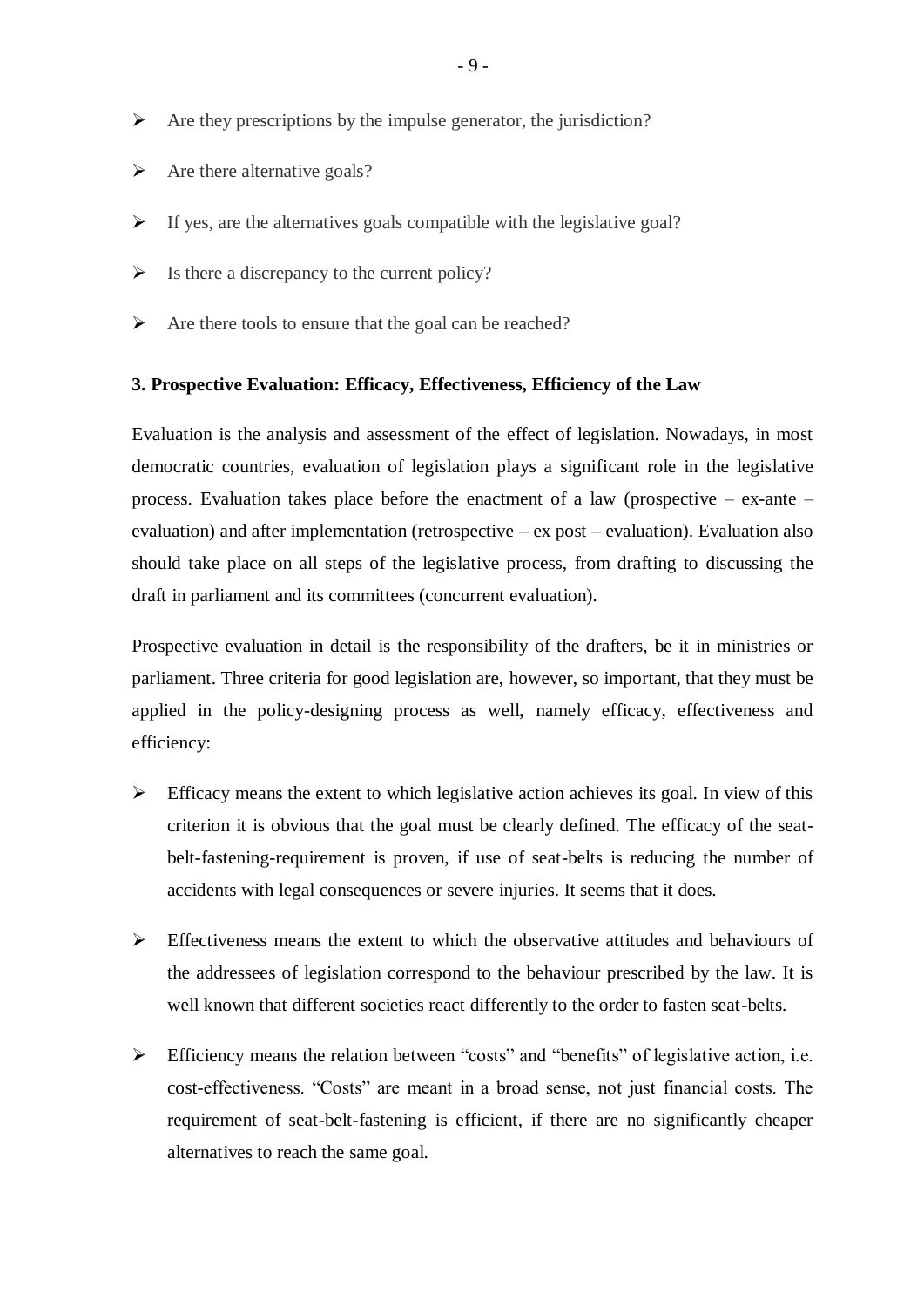#### **4. Drafting Instructions**

It might be necessary and helpful to give drafting instructions, for the drafter or drafting team, when government or a politician have developed the policy for the law. Drafting instructions should be considered, in particular, when the law or amendments to be made are legally complex, require complex drafting or when the legislative has a limited time frame to implement a policy. Many of the steps in preparing drafting instructions are the same as preparing a draft of a bill. The process cannot begin until one has developed a clear, detailed policy. From this policy, once can develop either the draft or a set of drafting instructions that will make it possible for the work to begin.

#### Some guidelines:

- $\triangleright$  Start with a clear, detailed policy. Set out the main themes (rules) of the policy.
- $\triangleright$  Set out ideas logically which sometimes means in chronological order or according to the sequence of events.
- $\triangleright$  Begin with the general, then move to the particular.
- $\triangleright$  State the most important first, the least important last.
- $\triangleright$  Set out the general rule clearly before moving on to the exceptions.
- $\triangleright$  Ensure that, for each element of the policy the following questions have been answered: Who? When? Where? How?
- $\triangleright$  Note that the reasons for legislation belong to the legislative intent, not to the text of the law itself.
- $\triangleright$  Keep the instructions simple use short, uncomplicated phrases.

## **II. Legislative Process and Drafting**

## **1. The Legislative Process**

The important steps of the legislative process are the following ones. It should be mentioned, that the constitution regulates on only some of them. Details are in Standing Rules of Parliament (Art. 79 para. 3) and Rules of Procedure of Government (Art. 113).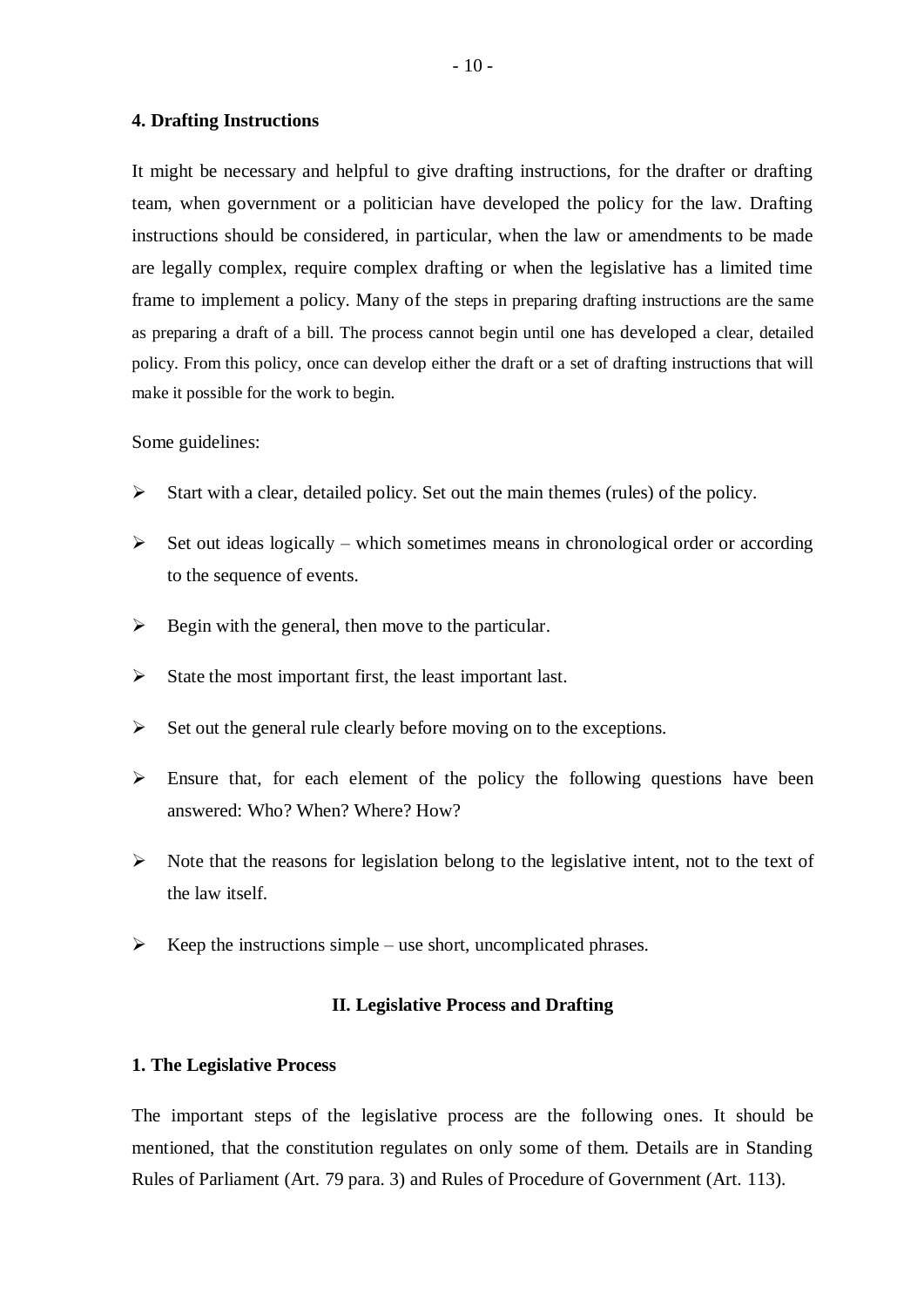- (1) The impulse is given, the policy developed.
- (2) The bill is drafted, either in government or parliament.
- (3) The draft is initiated into parliament, either by government (Art. 112) (in mot cases) or by a representative or parliamentary group (Art. 84).
- (4) Committee reference. The President of Parliament usually refers the bill to one or more committees for review.
- (5) The committee considers the bill. Then the committee reports the draft to the floor.
- (6) The parliament discusses the draft and may return it to the committee for amendments.
- (7) Then the draft is given a second and third reading in the floor.
- (8) The bill passes when approved by the majority of votes (Art. 80), if not otherwise regulated by the constitution (Art. 81).
- (9) The draft is then sent to the President for signature and promulgation (Art. 88).
- (10) Upon the signature the bill becomes a law and must be published in the "Narodne Novine".
- (11) The law then is implemented. If needed, amendments are initiated and go to the Parliament. The full circle of legislation is closed.

### **2. The Drafting Process**

Prior to starting with details of the drafting, the existing information about the policy of that planned law is communicated with political parties, civil organisations, the media and the citizens. Full transparency is not only a democratic requirement, but usually adds to the quality of the project and gives signals, where obstacles for implementing the law may be expected. The legislative authorities and those that have the right to initiate legislation should carefully listen and observe these possibly relevant voices.

The work of drafting is done in the ministry, which is competent in the matter, or in parliament, dependent of which authority is initiating the draft. Usually the authority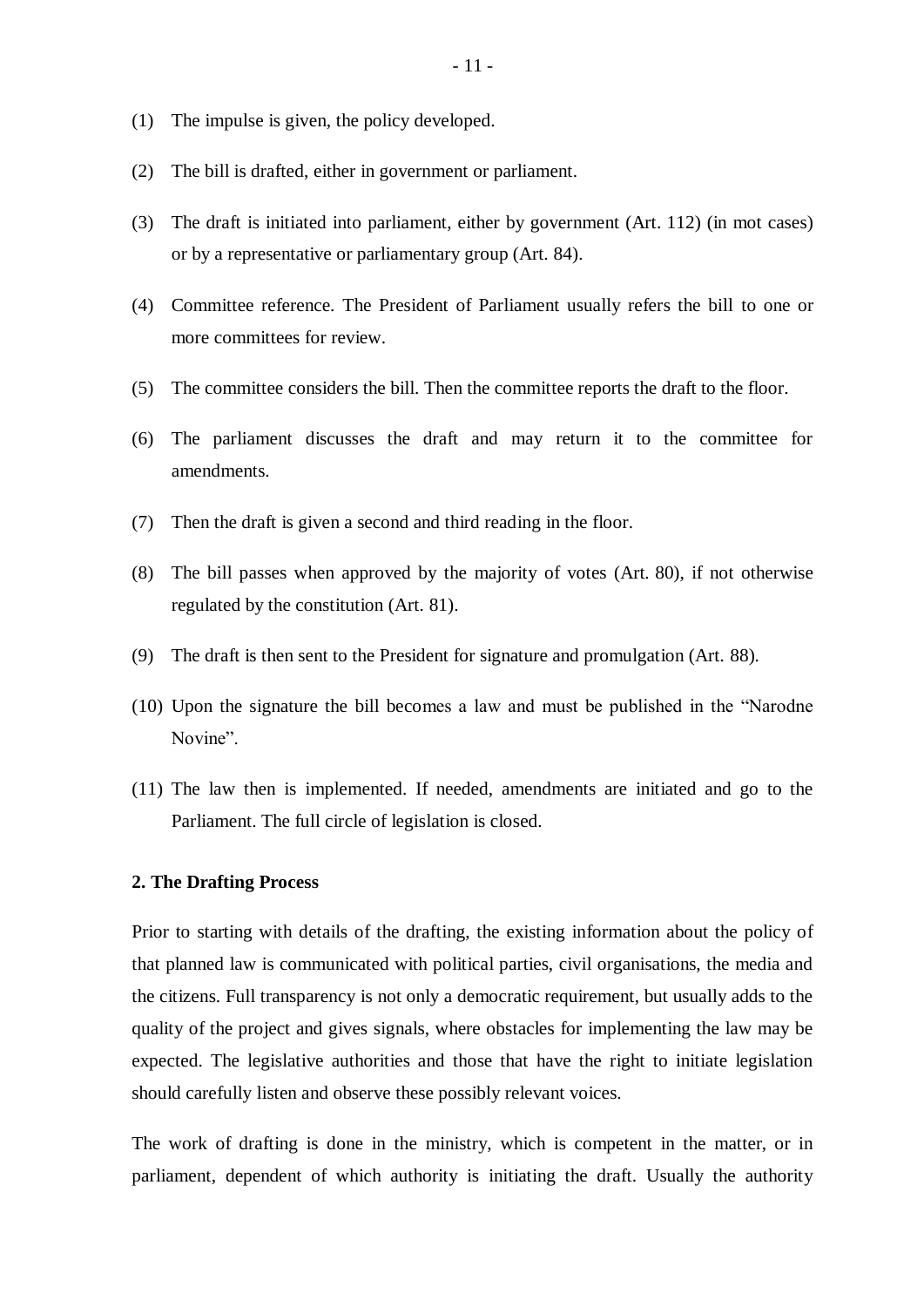creates a working group that will include experts and specialists of all public authorities, which have responsibilities in the area. Scientists, practitioners and other interested individuals and entities may participate.

To assess the quality of the project, a legal, economic, financial, technical-scientific, linguistic, ecological and other expertise shall be made, given the type of social relations to be regulated.

- $\triangleright$  The legal expertise shall help to coordinate the draft with the provisions of Constitution and existing laws.
- $\triangleright$  The economic expertise intends to coordinate the draft with the effective economic law and highlight the positive and negative aspects of the draft that will safeguard the reform.
- $\triangleright$  The financial expertise intends to help to coordinate the draft with the effective financial legislation and assess the costs of implementation.
- $\triangleright$  The scientific expertise shall be made by scientific and higher education institutions, by experts, including people from abroad, and shall help to update the regulation, ample regulation of the corresponding sphere of social relations, create the scientific framework for adoption of the legal act.
- $\triangleright$  The linguistic expertise intends to ensure the improvement of the language of the law, structure of the phrase and applied terminology.
- $\triangleright$  The ecological expertise intends to help to coordinate the draft with the effective ecological legislation, protect human health and the environment.

In addition, the work group may hold hearings which are open to the public.

## **3. Checklist for the Drafter**

Thus all involved in the consultative process leading towards regulation should ask not only themselves but each other whether the measure is necessary and likely to be effective and whether it is comprehensible.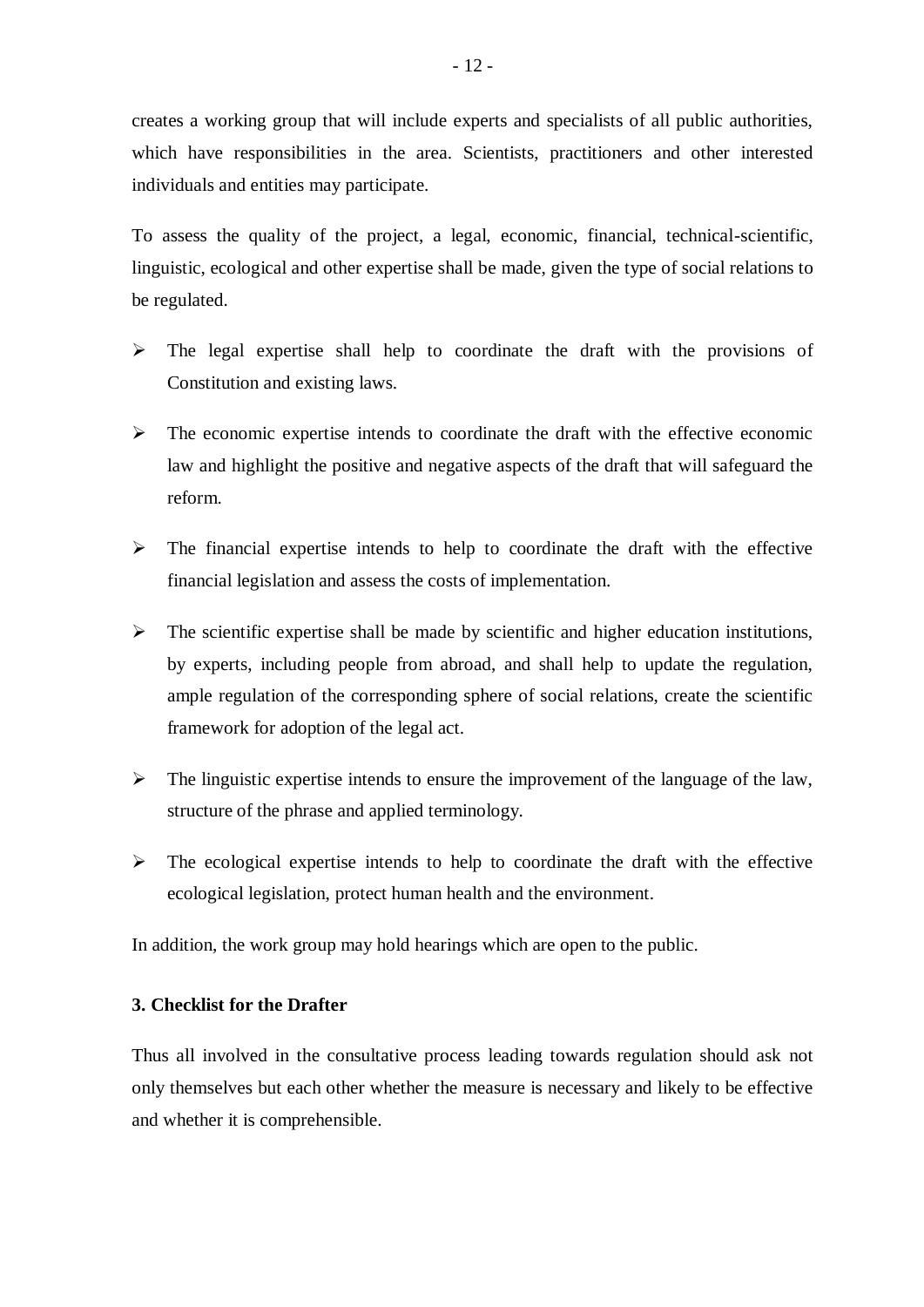The following questions, to start with, in particular need to be considered. Some European governments make them mandatory to be answered by all administrators.

- (1) Is action at all necessary?
- (2) What are the alterntives?
- (3) Is action required at national level?
- (4) Is a new law needed?
- (5) Is immediate action required?
- (6) Does the scope of the provision need to be as wide as intended?
- (7) Can the length of the period for which it is to remain in force be limited?
- (8) Is the provision unbureaucratic and understandable?
- (9) Is the provision practicable?
- (10) Is there an acceptable cost-benefit relationship?

These basic questions are applied eve4rywhere. In recent years, the methods of evaluation (Regulatory Impact Assessment, RIA) are more specialized. More detailed evaluation has to apply the following five criteria of good regulation:

- $\triangleright$  Level of regulation. Is it necessary to have a national piece of law or is it sufficient to regulate on the matter at a lower level, e.g. regional or local (subsidiary principle)? And, more important, is it necessary to legislate at all or could the issue be solved b society or individuals (liberal principle, protecting individual freedoms)?
- $\triangleright$  Procedure of legislation. Following the constitutional track, ordinary or hasty, first versions of a law or amending law, sunset-legislation, consolidation.
- Formal quality: language, definitions, structure, cross-referencing, readability, transparency.
- $\triangleright$  Costs: financial burdens for economy, citizens, the administration, bureaucracy, egovernment, organisation of administrative bodies, one-stop shops.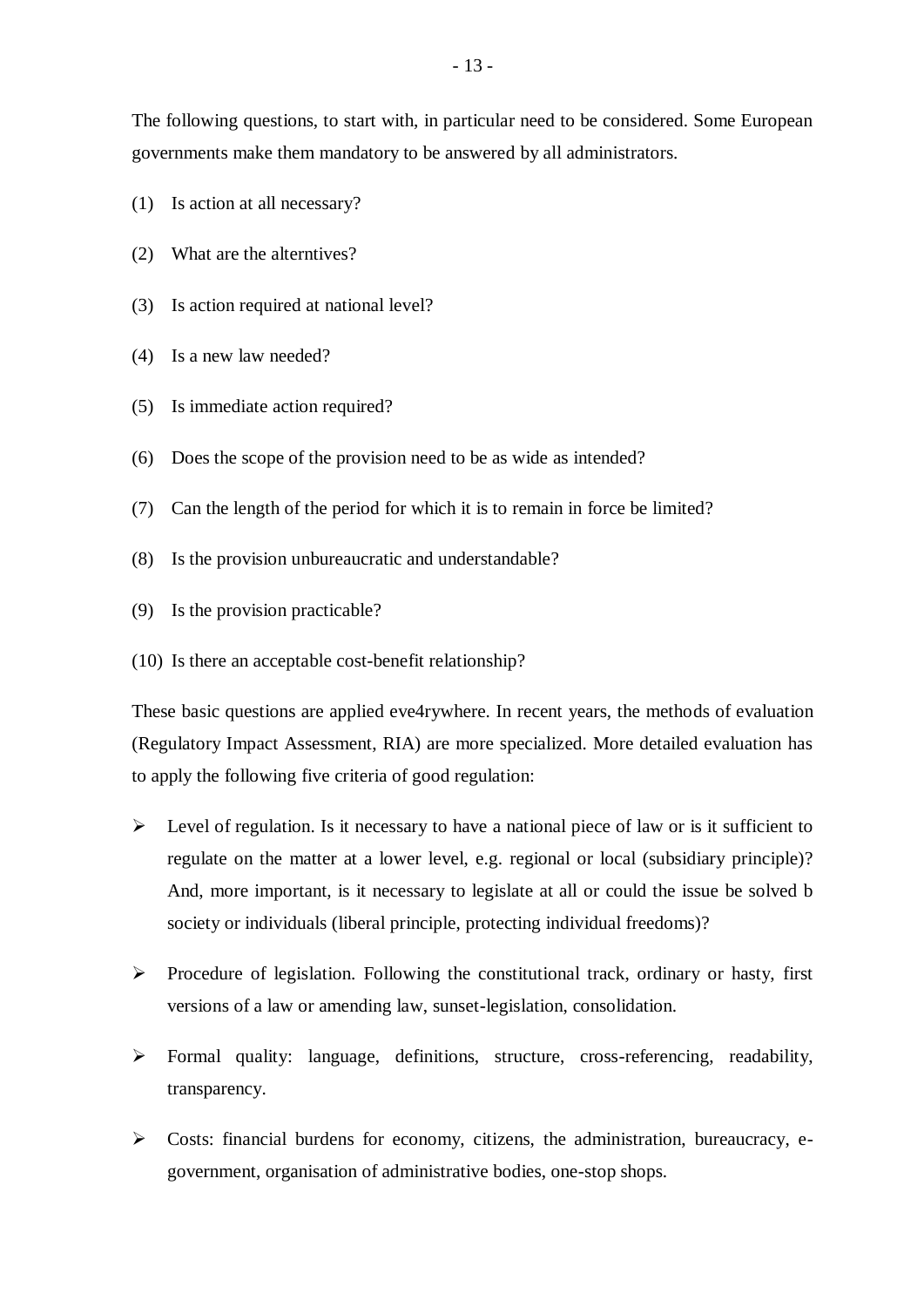To make a thorough ex ante-evaluation, one may use the following check-list:

- $\triangleright$  Who is affected when and where?
- What are the future needs, costs and consequences?
- $\triangleright$  What has the analysis of the problem shown?
- $\triangleright$  How can the legislative goal be reached without a new law? (including, for example, measures to ensure the effective application of existing provisions, public relations work, working arrangements, investments, incentives, encouragement of support for self-help of a kind that can reasonably expected of those concerned; clarification by courts)
- $\triangleright$  How high are the costs likely to be for those for whom the provision is intended, or for other persons affected?
- $\triangleright$  Can those for whom the provision is intended be reasonably expected to bear the additional costs?
- $\triangleright$  How high are the extra costs and expenditure likely to be for the Government, regions and local authorities?
- $\triangleright$  What possibilities are there to cover the extra costs?
- $\triangleright$  What instruments are most favourable if one gives special consideration of the following criteria:
	- demands and burdens on the private citizen and industry
	- public costs (state, counties, local authorities etc.)
	- effect on existing norms and proposed programs
	- side-effects, consequences

To answer these questions prospective evaluations usually rely on

 $\triangleright$  practical tests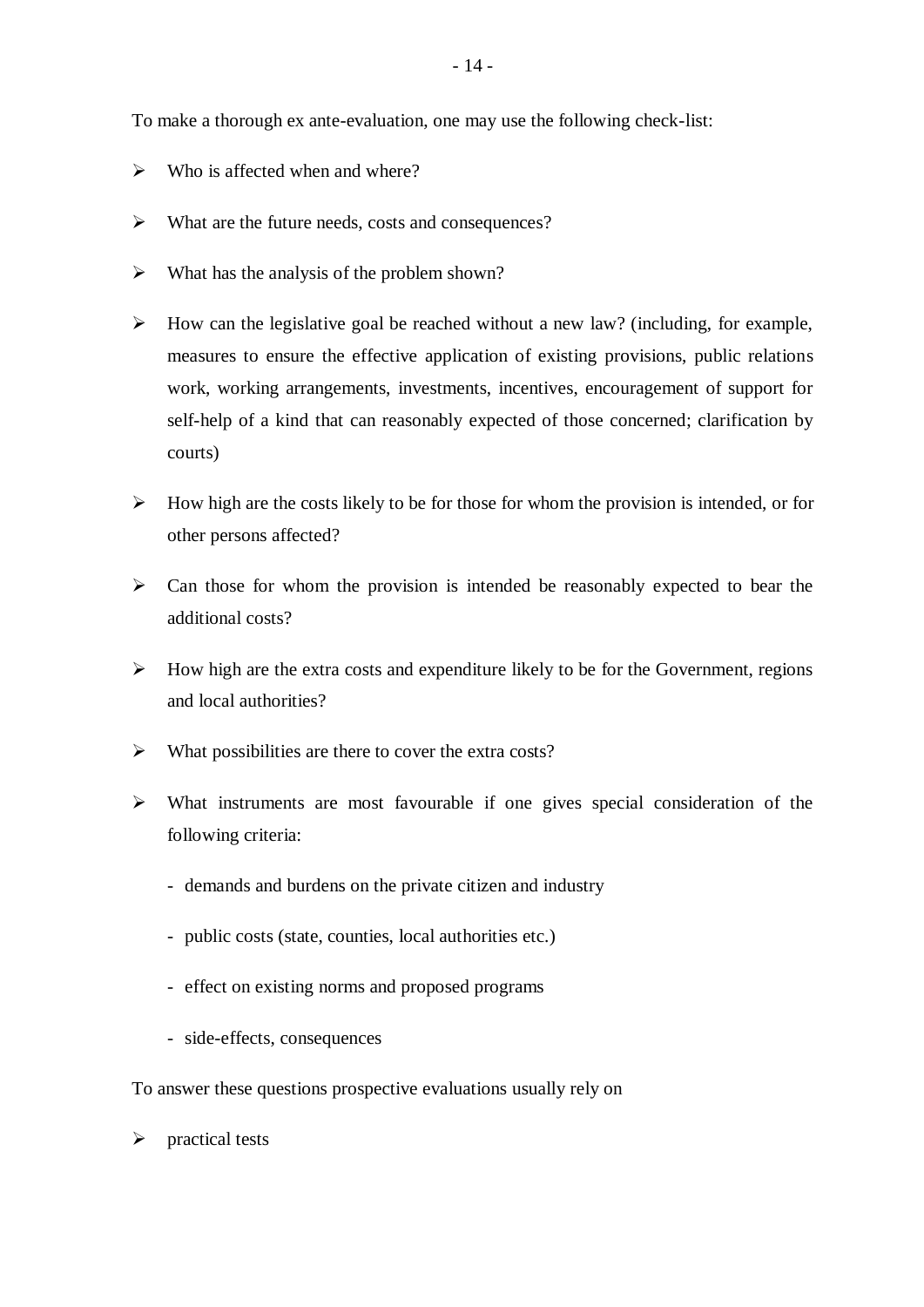- $\triangleright$  demonstration programs
- $\triangleright$  simultations
- $\triangleright$  forecasting
- $\triangleright$  expert interviews
- $\triangleright$  review of literature
- $\triangleright$  expert and stakeholders discussions

## **4. Drafting Amendments**

When the drafting process has been finished, the draft is presented to the authority, which initiates it in parliament. If this is the government, usually it will decide on the initiative in collegiate session. If the draft originates in parliament, it is submitted to the President. After the law has been implemented, it is very important that parliament monitors application of its product. There are various institutions which will assess the implementation, efficacy, effectiveness and efficiency of the law.

- $\triangleright$  The courts decide on cases and may find that the law is unclear, not just, overlooking important facets of the matter.
- $\triangleright$  Lawyers consult clients and prepare law suits.
- $\triangleright$  Administrators may find it difficult to apply the law.
- $\triangleright$  Observers may find that people don't stick to the law.
- $\triangleright$  Business may find that the law is costly.
- $\triangleright$  University teachers in explaining the law may find deficiencies.
- $\triangleright$  The media may report of scandals which could not be prevented by law.

It is important that ministries collect this information and rethink possibilities to improve the law. Deputees should share information from petitioners and voters in their constituencies with colleagues and government.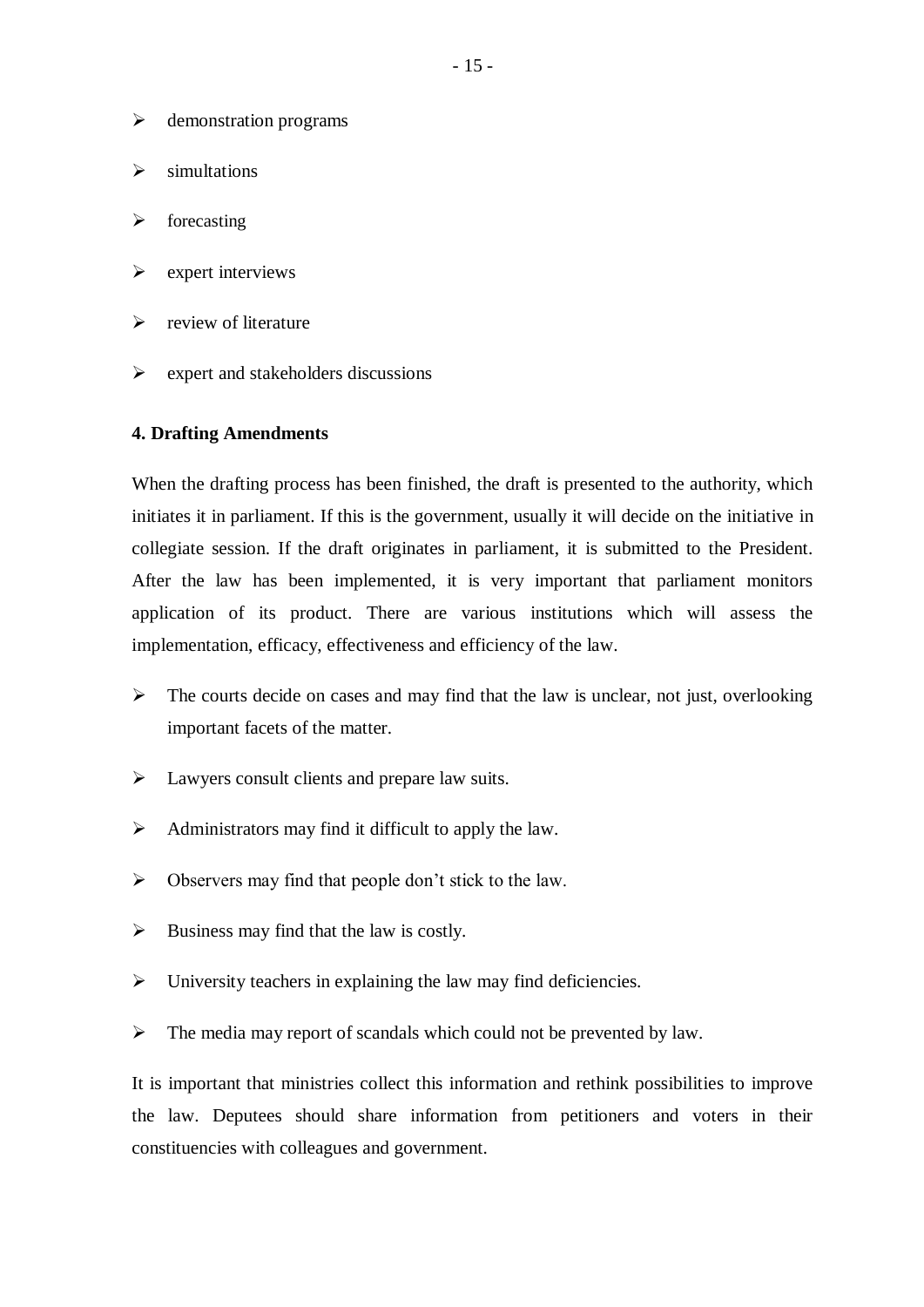A retrospective evaluation (RIA) on a regular basis is desirable. Such an ex post-evaluation should in particular be carried out when general reviews of existing legislation take place. The time when ex post-evaluation should take place may be decided on when the new regulation is being prepared and can, under appropriate circumstances, be included in the legal text. This may, for example, be particularly appropriate where there is considerable uncertainty about the risks being addressed by the regulation. In other circumstances, the appropriate time for an ex post-evaluation may be decided upon later. It is, in any case, essential that the time of evaluation be chosen so that the effects of the regulation can be measured, or new information about the circumstances of the regulation can be incorporated in the review. When a regulation has been in force for a while it should also be possible to measure any changes in the behaviour of those affected by the regulation.

Questions for ex ante-evaluation have been mentioned before. Typical questions for an ex post-evaluation are (in addition):

- $\triangleright$  Have the goals been achieved with the current provisions?
- $\triangleright$  Which side effects have appeared and are these considerable?
- $\triangleright$  To what extent have burdens and relief developed?
- $\triangleright$  Has the provision proven itself as practicable and will it be observed and obeyed?
- $\triangleright$  Does a need for repeal or amendment exist?
- $\triangleright$  Degree of goal attainment
- $\triangleright$  Cost development
- $\triangleright$  Cost-benefit effects
- $\triangleright$  Acceptability of the provision
- $\triangleright$  Practicability and subsidiary impacts
- The result of a retrospective evaluation may be
- $\triangleright$  to abrogate the law,
- $\triangleright$  to amend the first version of the law, or to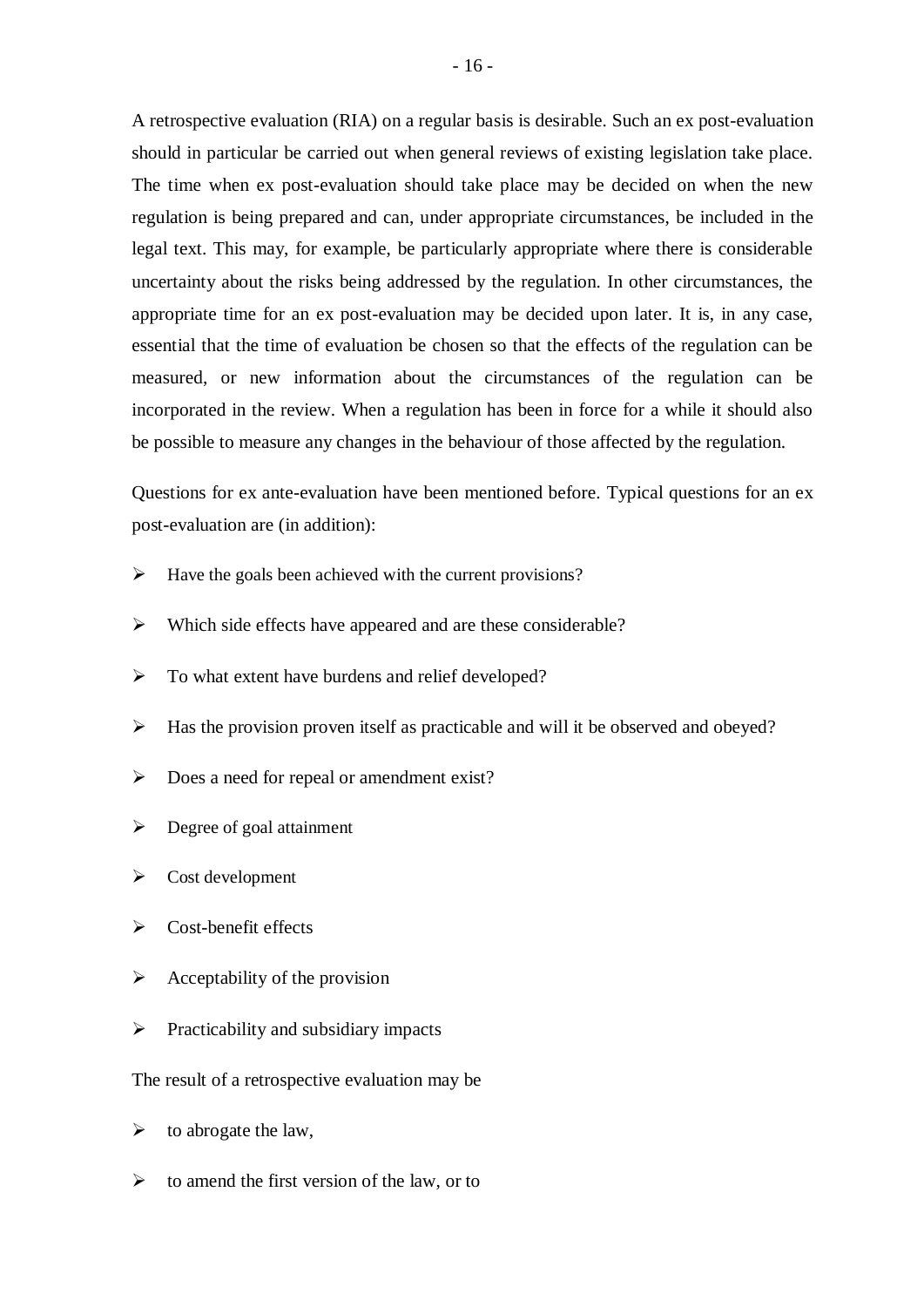$\triangleright$  to republish the law, because it is unclear after many amendments.

An amendment is the addition, deletion or modification of the original law. Since living conditions and politics change rapidly today, amending laws in modern states by far outnumber original laws. Sometimes amendments are following each other in a hectic manner, so that citizens, administrators and judges have difficulties to find the law as in force.

An important instrument for securing retrospective evaluation on a regular basis is sunsetlegislation. The law says itself that it will expire at a given date, as enacted, unless parliament prolongs its effectiveness (Art. 87 para. 3). A similar effect derives from a provision of the law that government has to report in two, three or more years time (or every two years) on the implementation of the law. Then Parliament can decide whether to tolerate deficiencies as reported or to amend the law.

## **Part C: Methodology and Techniques of Legislation**

#### **I. Concept and Intent of the Law, General Instructions for Drafting**

#### **1. Concept of the law**

The drafter or the drafting team take notice of the policy-making results for the draft. If needed, additional research should be conducted. The concept should consider the following aspects:

- $\triangleright$  What is the normative content of the new law: Granting of rights? Abolition of rights or obligations? Governing behaviour? Containing incentives? Conferring jurisdiction? a.s.o.
- Who is the addressee of the law: Everybody? Citizens? Certain individual or legal persons? Authorities? Courts? Business? Enterprises? Associations? a.s.o.
- What is the objective of the new law: Subsidy? Procedure? Distribution of tasks? a.s.o.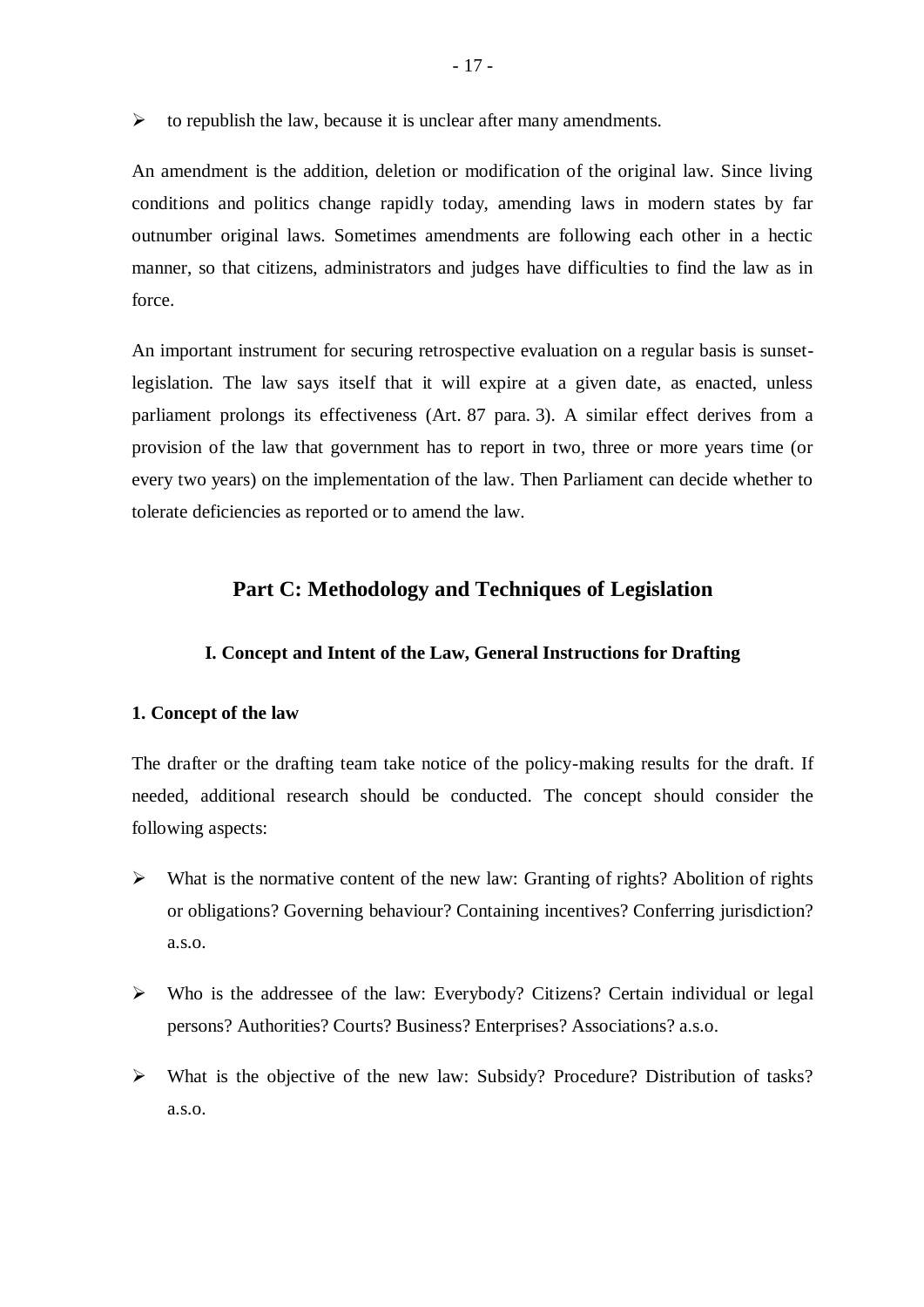$\triangleright$  Is the new law self-executing or just a normative framework that leaves execution to other bodies?

These criteria are closely connected with the question whether the new law should be detailed or general. If the law deals with encroachments into civil rights, the legislator himself must be very detailed; in other case he may leave details for the executive by delegated legislation.

## **2. Intent of the Law**

When initiated in parliament, the law must be introduced by a legislative intent. This part of the draft explains the motivation of the law, its setting in the policy of government; it lists the research results and steps of the drafting process, gives arguments for the articles of the law as an instrument for later interpretation.

## **3. General Instructions as to Structure, Form and Style of the Draft**

Any law must follow certain essential demands:

- $\triangleright$  It must be clear, precise, coherent and as simple as possible. The language used by the legislator is simply the vehicle which carries the will of parliament and rules produced by him.
- $\triangleright$  In fact, every legal norm depends upon the global problem of wording, which demands a suitable terminology, an adequate sentence structure, a logical order of ideas and a coherent structure of expression.
- Language and style of drafting cannot be standardized. They depend on the text type (constitution, statutory law, sub-legal provisions a.s.o.), on the subject, the addressees.
- $\triangleright$  In drafting a law one has to keep in mind that the text is a vehicle of communication. It should be readable, avoid unnecessary words and try to be not too technical.
- $\triangleright$  Sequences should be logical. The general should precede the particular, the main principles should precede administrative details, the permanent should be drafted before the temporary and the more important should be written before the less important.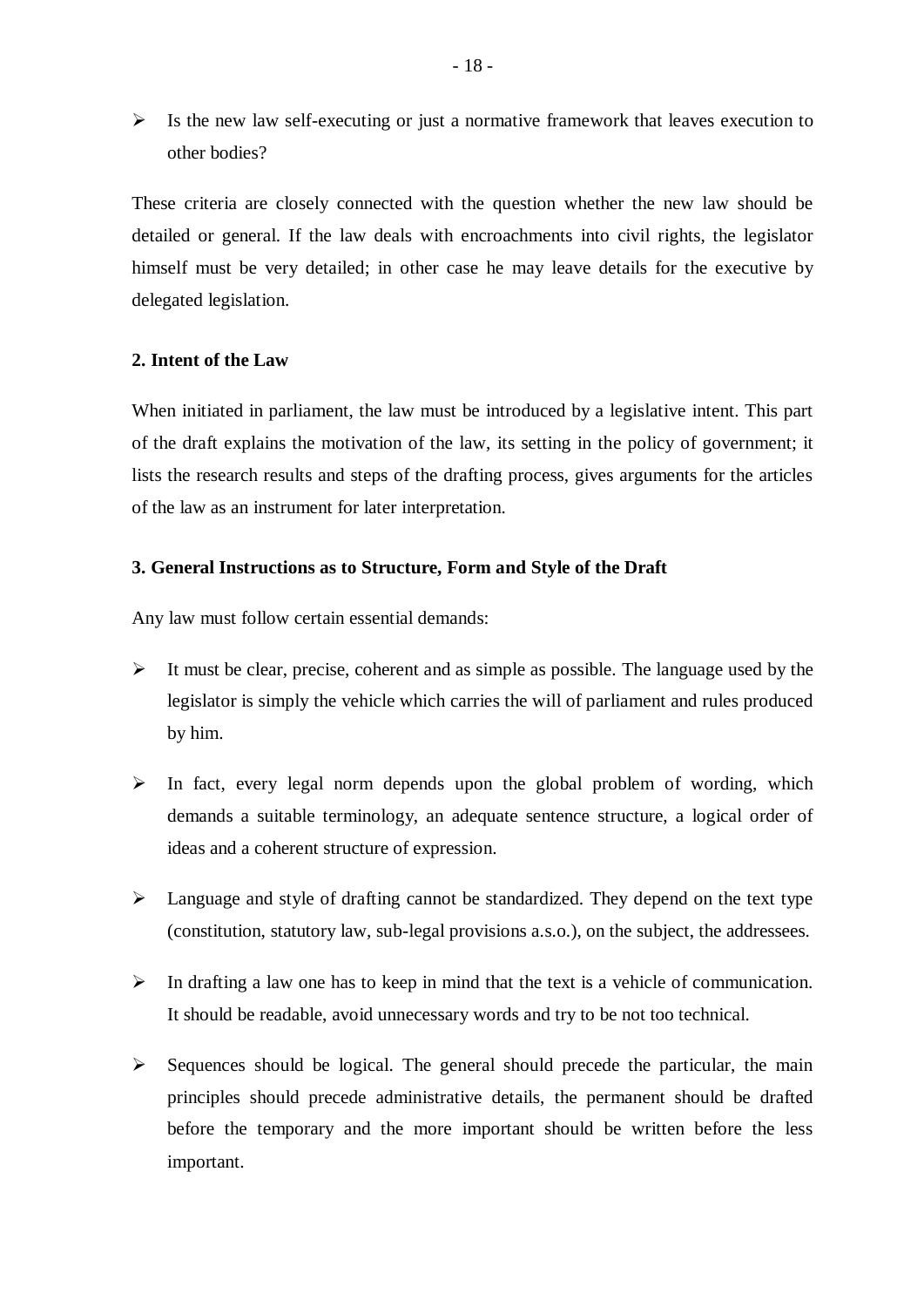- $\triangleright$  A further relevant point for the design of a draft is that distinct and different matters should not be combined in one law. This avoids confusion.
- $\triangleright$  The composition of the draft is a permanent and dynamic learning process. Usually the completion of the first version of the draft marks the beginning of the next round.
- $\triangleright$  Cross-reference is a tool to shorten the text of the draft and to make the structure visible. It makes it, however, more difficult to read the text in a coherent manner.

## **II. Structure of the Draft and the Text**

## **1. Structure of the Draft**

The drafter has to keep in mind that law drafting follows a special method and is a technical matter. A drafter should know how a draft in general is structured and then apply this to his draft. The content of the draft bill must be presented in a well organized and systematized manner.

As a rule, the draft shall contain the following parts:

- $\triangleright$  Title
- $\triangleright$  Preambule
- $\triangleright$  Introductory provision
- Articles covering general provisions and detailed subject matter provisions
- $\triangleright$  Penalties
- $\triangleright$  Transitional and final provisions
- $\triangleright$  Annexes.

This structure is, of course, not mandatory. The draft may miss one or more parts, but usually except the title and the introductory provision.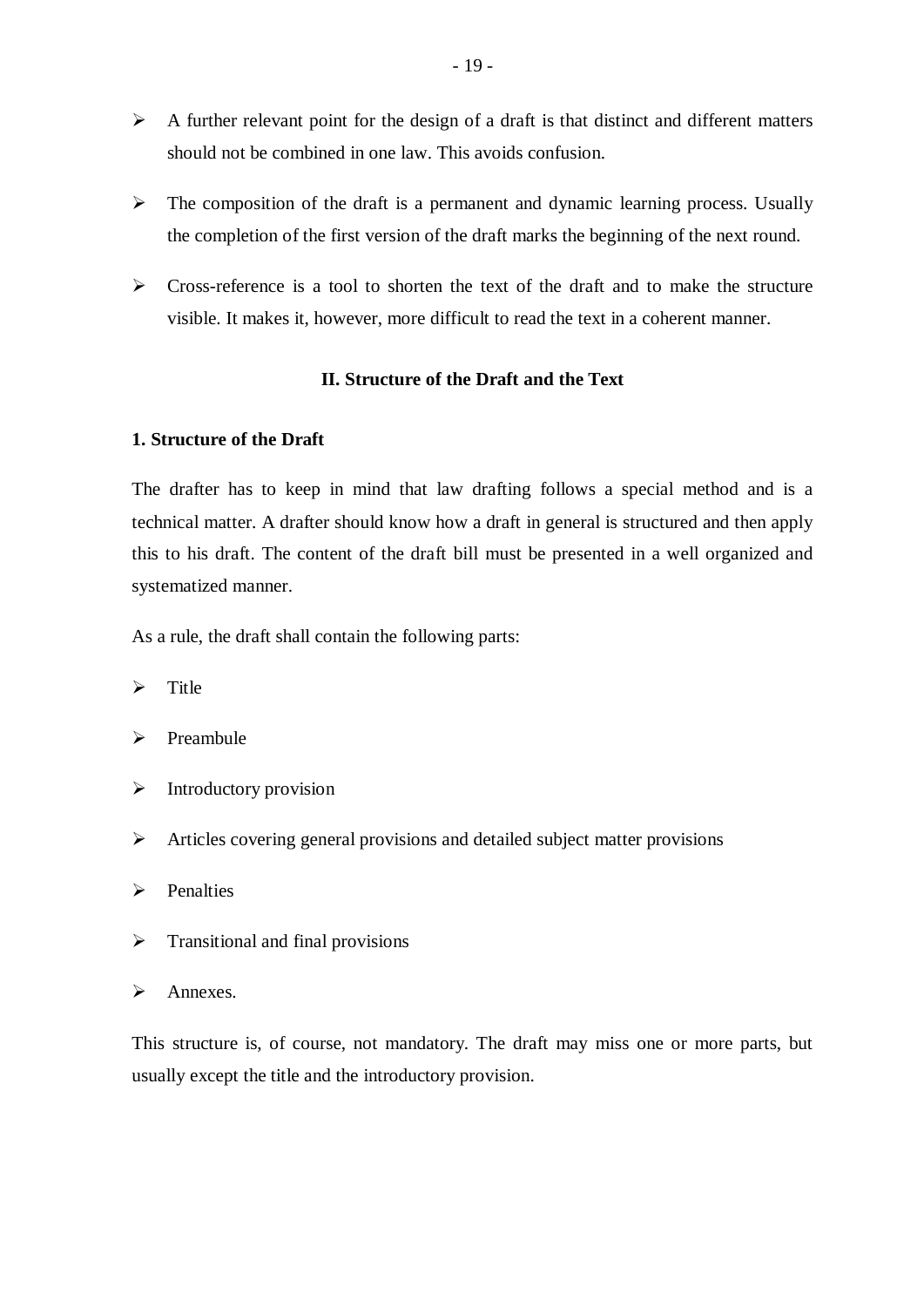The title of the draft must be short and clearly describe the object of the regulation. The title is the identifying element of the draft. It should be descriptive, summarizing the matter in one or two words.

The preambule of the legal act, if there is any, shall evoke the final results Parliament had in view upon approval of the law, contain the rationale of the law and the social, political, economic, cultural or other motivation. Constitutions usually are introduced by preambules. The preambule in most states is part of the law and useful for interpretation. Pieces of European law are also introduced by preambules.

Very often, although not mandatory, introductory provisions set the legal ground for issuing the law and shall indicate the category thereof. Introductory provisions are generally drafted for pieces of delegated legislation.

General provisions determine the object, scope and area of regulation; they give orientation for the whole law and explain and define certain notions and concepts. They often – namely in constitutions – are worded in the form of general principles (like rule-of-law, due process, social state, a.s.o.). In cods and other comprehensive pieces of law, general provisions have a structural meaning and give an overview of parts, sections a.s.o. of the law.

Subject matter provisions represent the regulatory framework of the law: rules, rights and obligations, consequences of violation of norms. In general, material law precedes procedural law. Provisions dealing with sanctions are drafted at the end of the law. The provisions must be drafted in logical order, based on legal analysis, nature of institutions, and their relations, and – finally – on the scientific hierarchy of norms.

The chapter "penalties", if applicable, includes penalties and other sanctions in case of infringement of the law.

Transitional and concluding provisions of the draft may cover the following ones: ways and data of enactment and enforcement of the law; compliance of new regulations with former ones; provisional or temporary preservation of old provisions; binding character of authorities in charge of execution of the law. Often there may be a concluding provision which stipulates that "any provisions contrary to the law are abrogated" and another one that "this law is declared to be in force with immediate effect" or other data.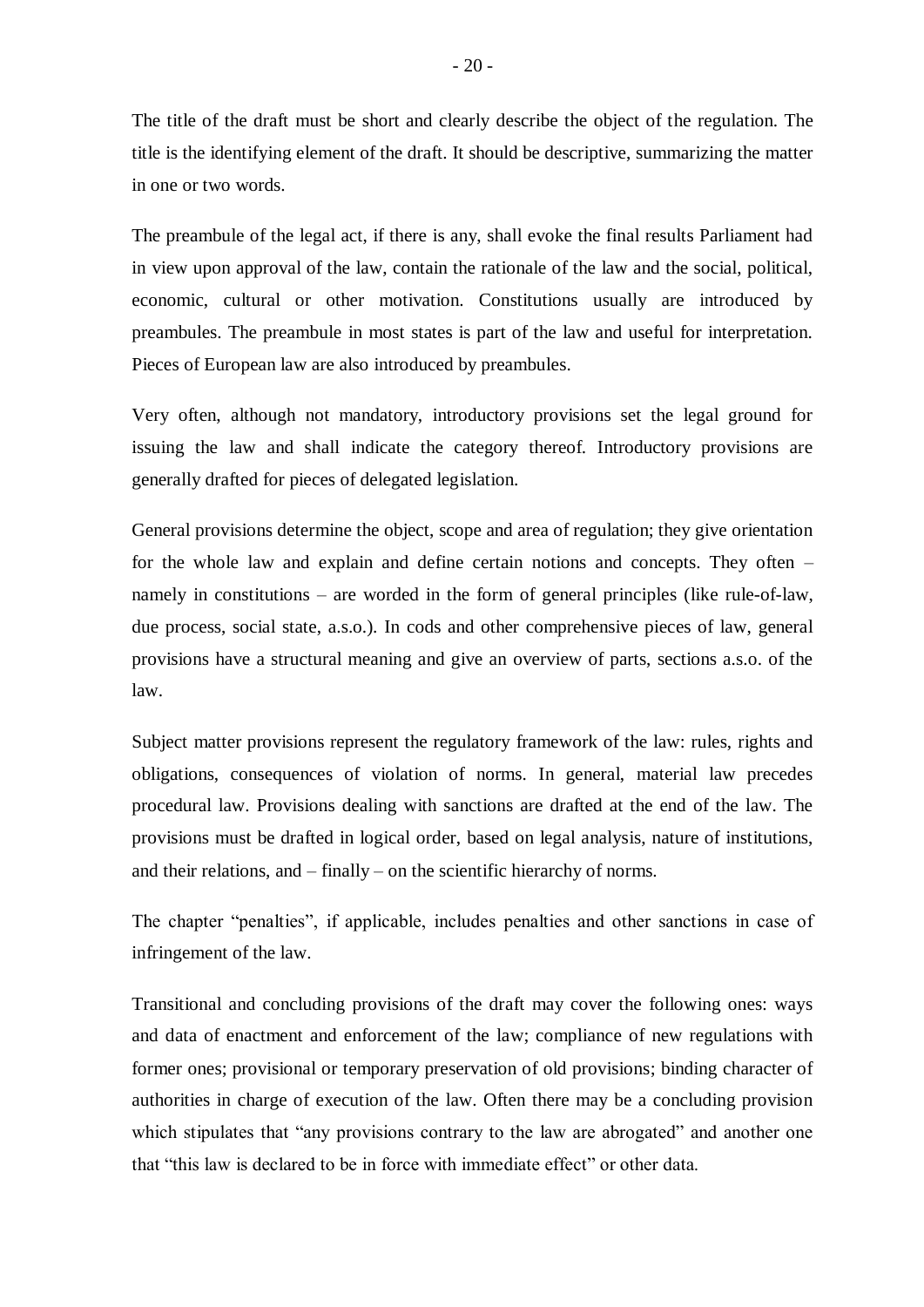Annexes of the law shall contain schemes, plans, numerical and statistical information, organizational structures, drawings, tables and other details. The Annex is part of thelegal act and this binding law.

### **2. Structure of the Text**

All draft laws must follow a certain structure and a certain order of provisions. There are many options to arrange and number a law. Each State develops its own standards. Parts, chapters, sections, subsections, subdivisions and items may be arranged as follows:

```
Part A (heading)
Chapter I (heading)
Article 18 (heading)
   (1) paragraph
       sentences 1, 2, 3 ...
```

```
or
```

```
Part I (heading)
Chapter I (heading)
Section 1
    1.1. subsection
    1.2. subsection
        (a) subdivision
        (b) …
           (i) items
           (ii) …
```
An article is the key structural element of a law, has an integrated nature and includes one or more directly related provisions which are subject to the same idea. In general, an article has a heading. Articles should be short to provide for good orientation of the reader. An article should not be longer than 3 or 4 paragraphs, a paragraph should not contain more than 3 sentences. A sentence should express one legal idea.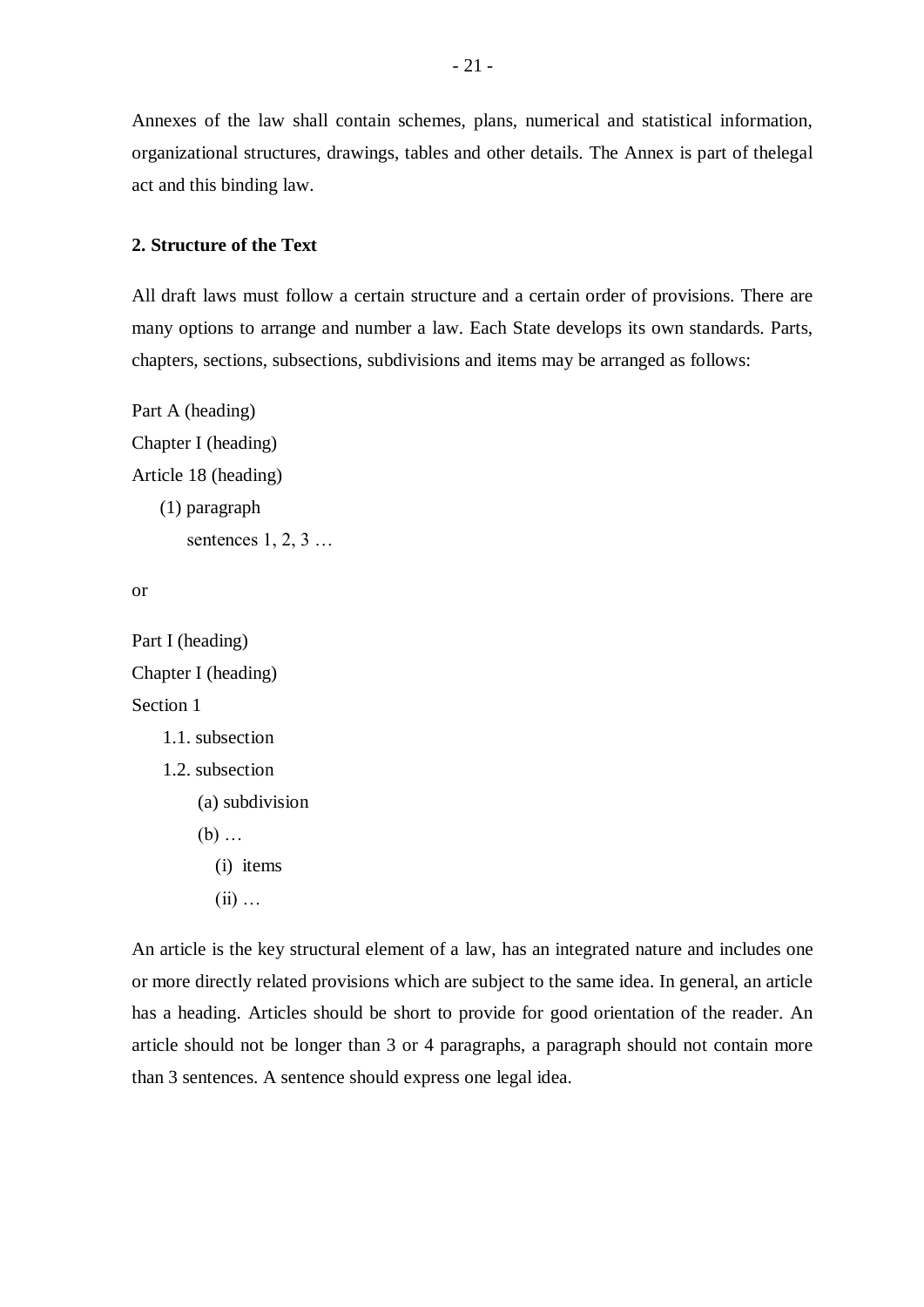### **III. Language and Wording**

#### **1. Legal Language**

The draft must be written in legal language. It is the technical, scientific language of law. It must be precise. On the other hand, the law must be comprehensive for possibly anybody, if it is addressed to the public, at least to the community of experts in the given field. The drafter has to find the balance between these two styles of wording. The phrases and the wording in general shall be written following the requirements of correct and easy understanding of the text by any interested person. As a rule, each idea shall be expressed by a single phrase. The style should ensure maximum understanding, precision and concision to exclude any ambiguity. The used terminology shall be constant and uniform, both in the draft and other laws. The same term shall be used if its repetition excludes any definition. If paragraphs of the law or longer phrases need to be repeated, cross-referencing may be used; if this leads towards difficulties in understanding the text, repetition may be preferable. Definitions add to clarity of the law. Definitions may be collected in the introductory part of the law. A definition section is used when terms need defining or when it is desirable to substitute a single word or a long phrase that has to be used many times. Neologisms and regionalisms can be used if they are broadly applied. Ambiguous words, expressions or idioms shall be avoided. Legal tautologies shall be excluded. The rules of orthography and punctuation shall be taken into consideration.

## **2. Principles of Clarity and Precision**

To meet the aim of clarity, brevity, precision, coherence, consistence, simplicity and certainty, the following drafting rules should be considered:

- $\triangleright$  use words with a precise legal meaning
- $\triangleright$  do not use unnecessary legalese or redundant legal phrases
- $\triangleright$  do not use slang, abbreviations or acronyms
- $\triangleright$  keep sentences as brief as possible by limiting them to a single thought
- $\triangleright$  keep new statutory sections as brief as possible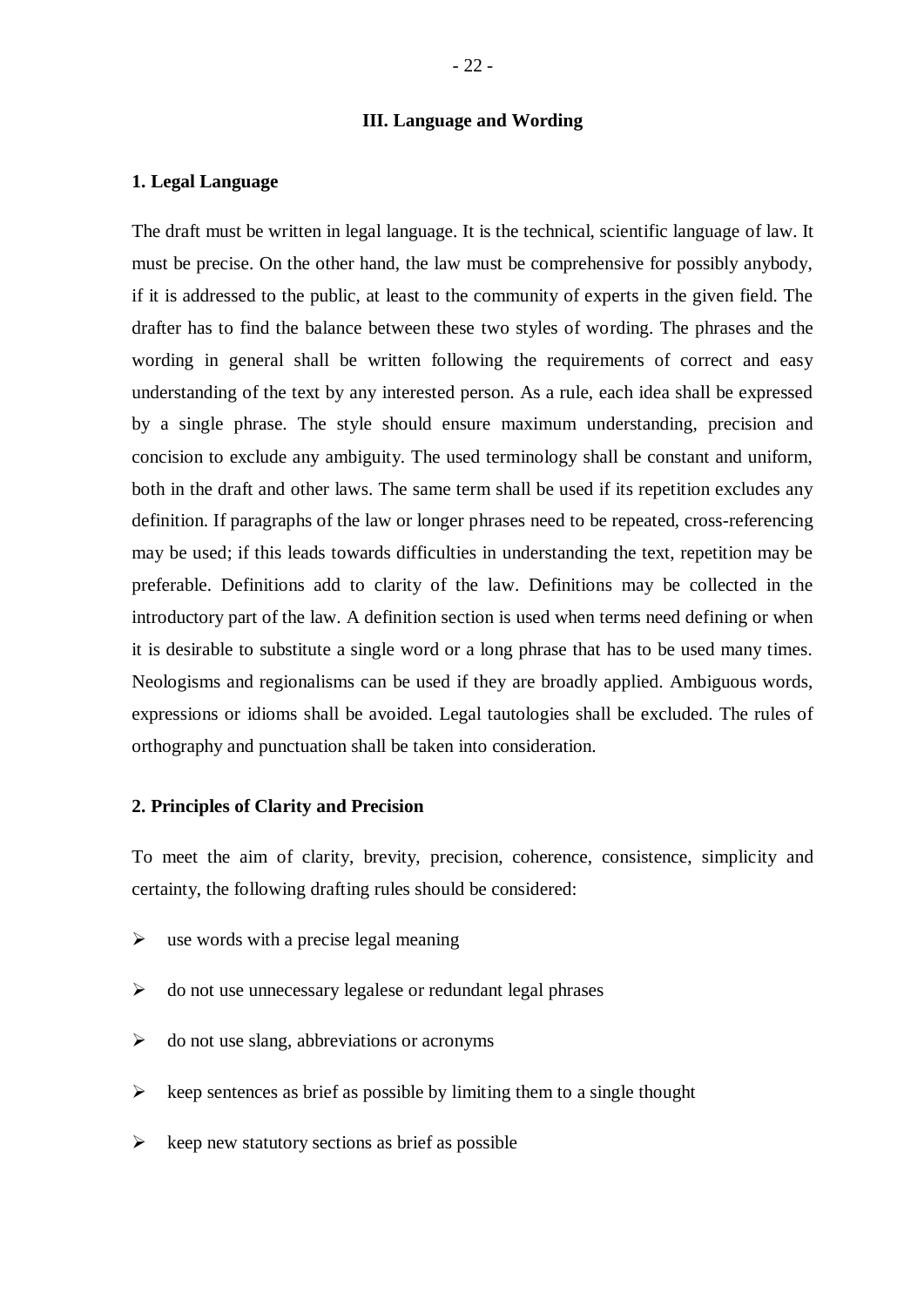- $\triangleright$  use sections divisions to break down lengthy statutes into understandable units
- $\triangleright$  use a list to describe multiple duties or actions
- $\triangleright$  use "shall" only to impose a duty to act
- $\triangleright$  use "may" to grant discretion or authority to act
- $\triangleright$  use present tense
- $\triangleright$  use the active voice
- $\triangleright$  avoid using pronouns
- $\triangleright$  when amending existing law use the most current version
- $\triangleright$  avoid using brackets and footnotes
- $\triangleright$  do not underline words in the text but use round letters
- $\triangleright$  the written size of the title of the law or regulation must be bigger than that of the chapters, parts or subparts
- $\triangleright$  be consistent
- $\triangleright$  arrange words carefully
- $\triangleright$  tabulate to simplify
- $\triangleright$  use precise language
- $\triangleright$  be coherent
- $\triangleright$  be clear, certain, simple and brief

## **IV. Special Laws and Provisions**

## **1. Amendments**

Laws which regulate on a subject in a comprehensive way for the first time, first versions of a law, original versions are the minority of laws in modern societies. Rapidly changing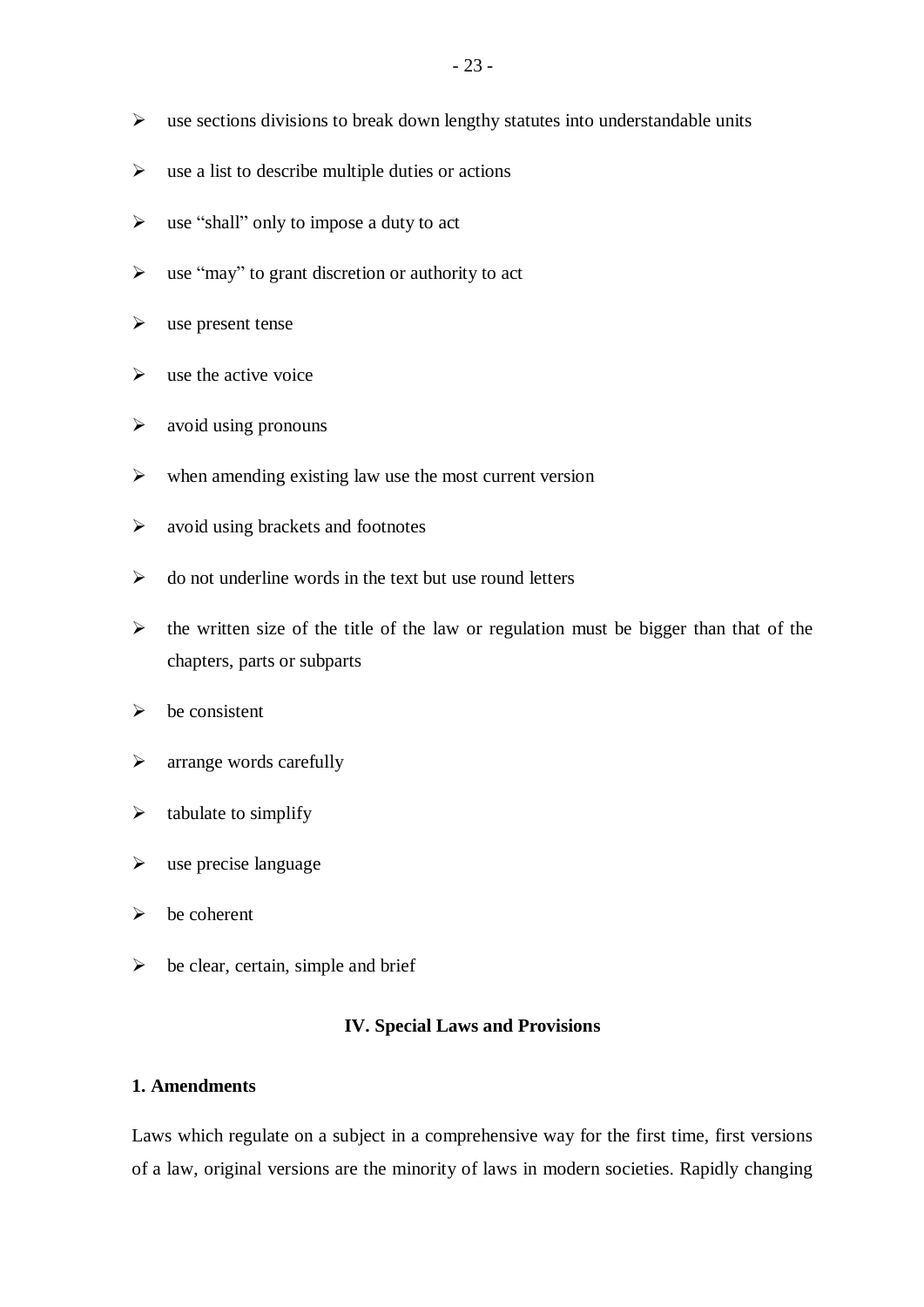situations in society, technology and others induce reactions of government which lead to the amendment and repairing of bills. In addition there are other special sorts of laws which require attention.

Most frequent are amendments to laws as being in force. Amendments are additions, deletions or modifications of a law or other measures proposed by the legislator. The design of amendments depends on which technique is followed. The amending law may amend the principal law directly by deletions, substitutions and insertions. Examples are:

- $\triangleright$  page 3, lines 4, 7, 8 and 11, strike "director";
- $\triangleright$  line 12, after the first "the" insert "deputy";
- $\triangleright$  lines 14, 19 and 32, strike "director"

For all practical purposes an amending law of this type loses its separate identity or enactment. It is not understandable in itself and makes sense only as part of the principal law as amended.

The new law may, however, repeal or replace the old – consolidating new provisions and re-enact unamended old provisions. Then the new text is understandable as unit.

Finally, the new law may stand separately on enactment but may be expressed to be construed and perhaps cited as one with the law it amends. Often there are political as well as technical considerations relevant for the choice of which technique is to be adopted in a particular case. The provisions of the amending law shall refer to the same object of regulation as the old one. In general, the amendment has the same legal force as the law as amended. The amendment must use the same terminology and structure as the amended law. Where only one article of a legal act is amended, the title of the amendment shall expressly mention the article and the law subject to be amended.

#### **2. Abrogation, Repeated Publication, Consolidation of Law**

A law may abrogate or invalidate another law. This may be an instrument to delete outdated law, to exclude parallelisms in legislation, to remove discrepancies and ambiguities. The legal act may be abrogated fully or partly. In general, abrogation must be expressly stated and shall in chronological order list all provisions subject to abrogation.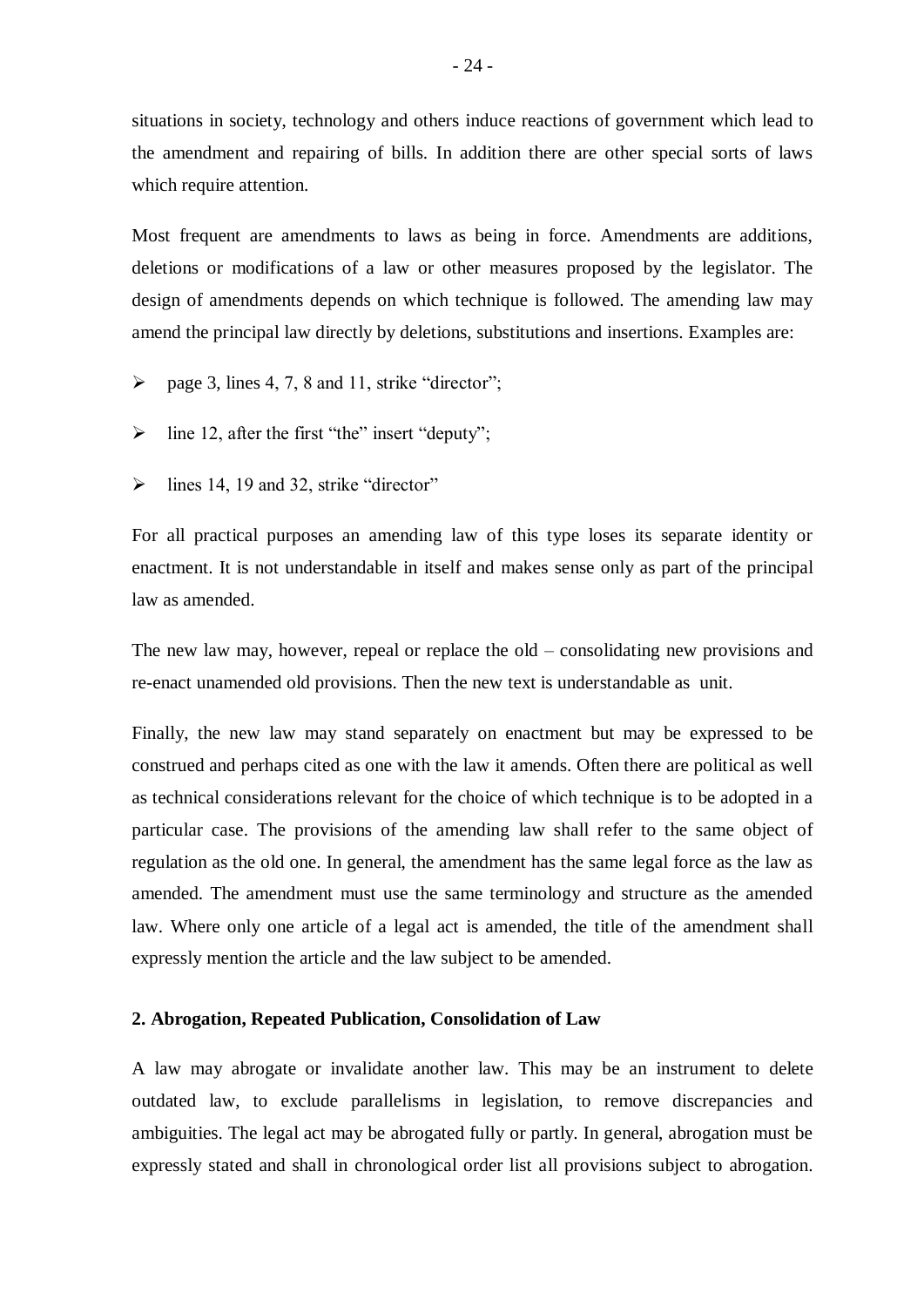In cases of unclear regulation of a matter, namely if a principal law has been amended more often, a repeated publication or new adoption of the law may be advisable. Since it is an important obligation of legislator and executive to keep legislation "under control", to regularly re-examine the body of law, repeated adoption of laws or republication are useful instruments of consolidation.

Measures of electronic information handling (e-government) enable deputees and administrators to screen the body of law completely.

Sunset provisions in law support re-examination of efficacy, effectiveness and efficiency of the law. The formulation "This law shall expire on Oct 1, 2009" gives the legislator a chance to decide, whether he should invalidate that law automatically or prolong its validity. This tool is used as well when the legislature wants the law to be effective for a certain period of time only, e.g. a tax law or a law granting subventions. Article 87 para. 3 of the Croatian constitution reads as follows: "Decrees passed on the basis of statutory authority shall cease to be valid after the expiry of the period of one year from the date when such authority was granted, unless otherwise decided by the Croatian Parliament".

## **3. Budget, Appropriation Laws**

The budget is a table of monetary sums, income and expenses of state or other entities. It is adopted with a small initiating text as a law. Appropriations from the budget are usually made by law as well, unless the executive power is entitled to spend money. In general, an appropriation bill should contain the following details:

- $\triangleright$  the amount of money.
- $\triangleright$  the source,
- $\triangleright$  a fiscal year of applicability.
- $\triangleright$  the recipient,
- $\triangleright$  the purpose.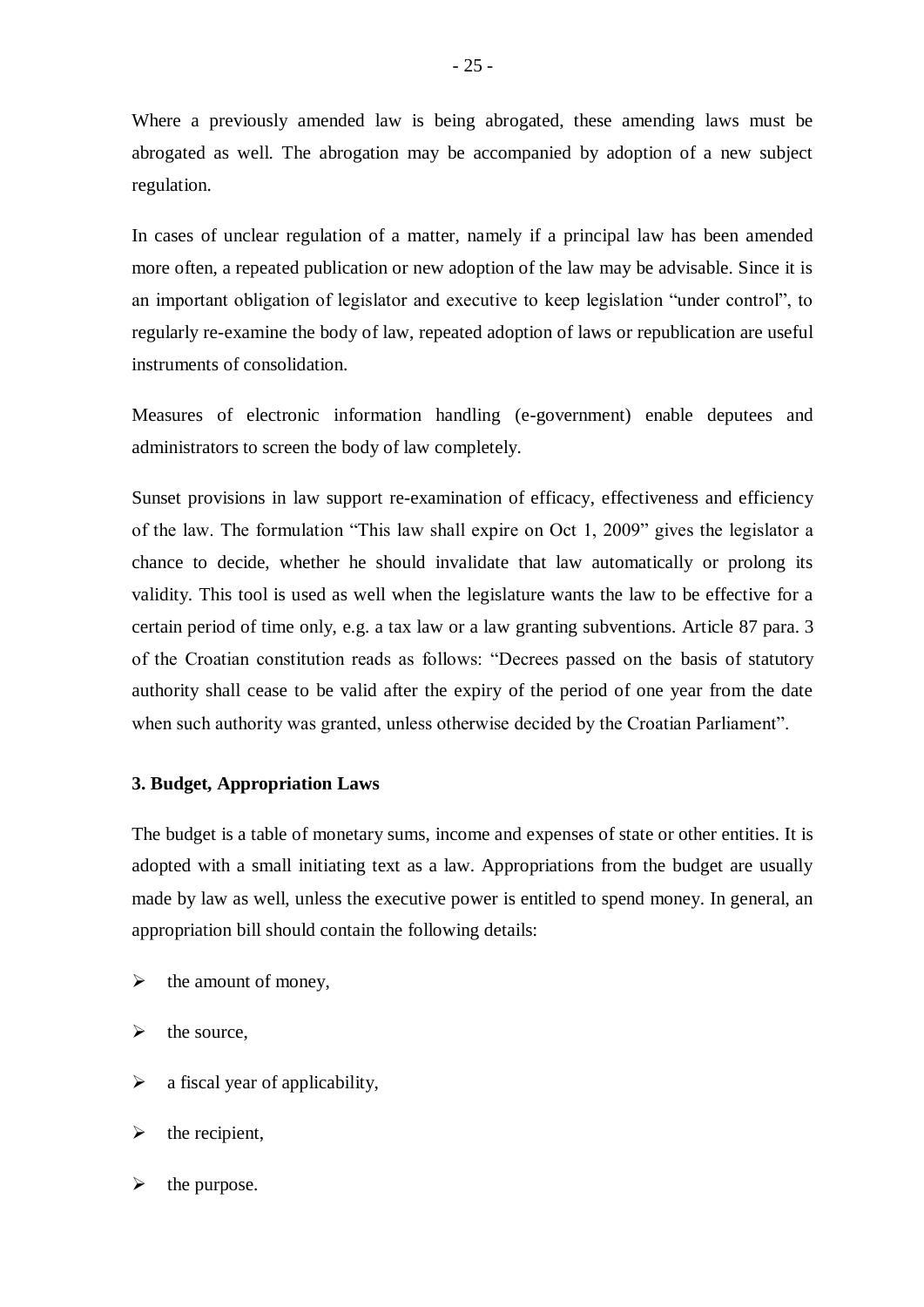Supplemental appropriations are for support and maintenance of an existing agency for an ongoing and previously funded program.

#### **4. Special Provisions and Clauses in Draft Laws**

A law must say when it takes effect and it should do so in a clear and understandable way. Citizens affected by the law should know when the law is effective. Article 89 of the Croatian Constitution reads as follows: "A law shall come into force at the earliest on the eighth day after its publication, unless otherwise specified by law for exceptionally justified reasons."

To state an exception to existing law, the drafter may introduce a clause like "notwithstanding any other law", "notwithstanding any provision to the contrary" a.s.o. Whenever possible, the drafter should find those laws that conflict with the new law and refer to them specifically or bring them in conformity with the new provision. An accumulation of "notwithstanding" clauses can result in a series of overlapping laws superseding each other.

Penalty provisions, civil and criminal, need to be drafted with great care, since they infringe in constitutional civil rights and freedoms of the individual.

A saving clause preserves rights and duties that have already matured and proceedings that have already begun. Since a repeal could otherwise destroy obligations, the saving clause must be tailored to the needs of a particular case.

When a new law takes effect, it is not always possible to implement these provisions immediately. Transitional provisions allow the new provisions to be phased in. Designate transitional provisions usually are written as a separate section, plced just be fore the effective date section.

#### **Finally**

When the law has been drafted, it is submitted by the government to the parliament. If parliament adopts the law it is published and implemented. Each law may suffer from deficiencies, errors, incomplete provisions, gaps a.s.o. They are detected in implementing the law by administrators, lawyers, courts and individuals affected by the law.